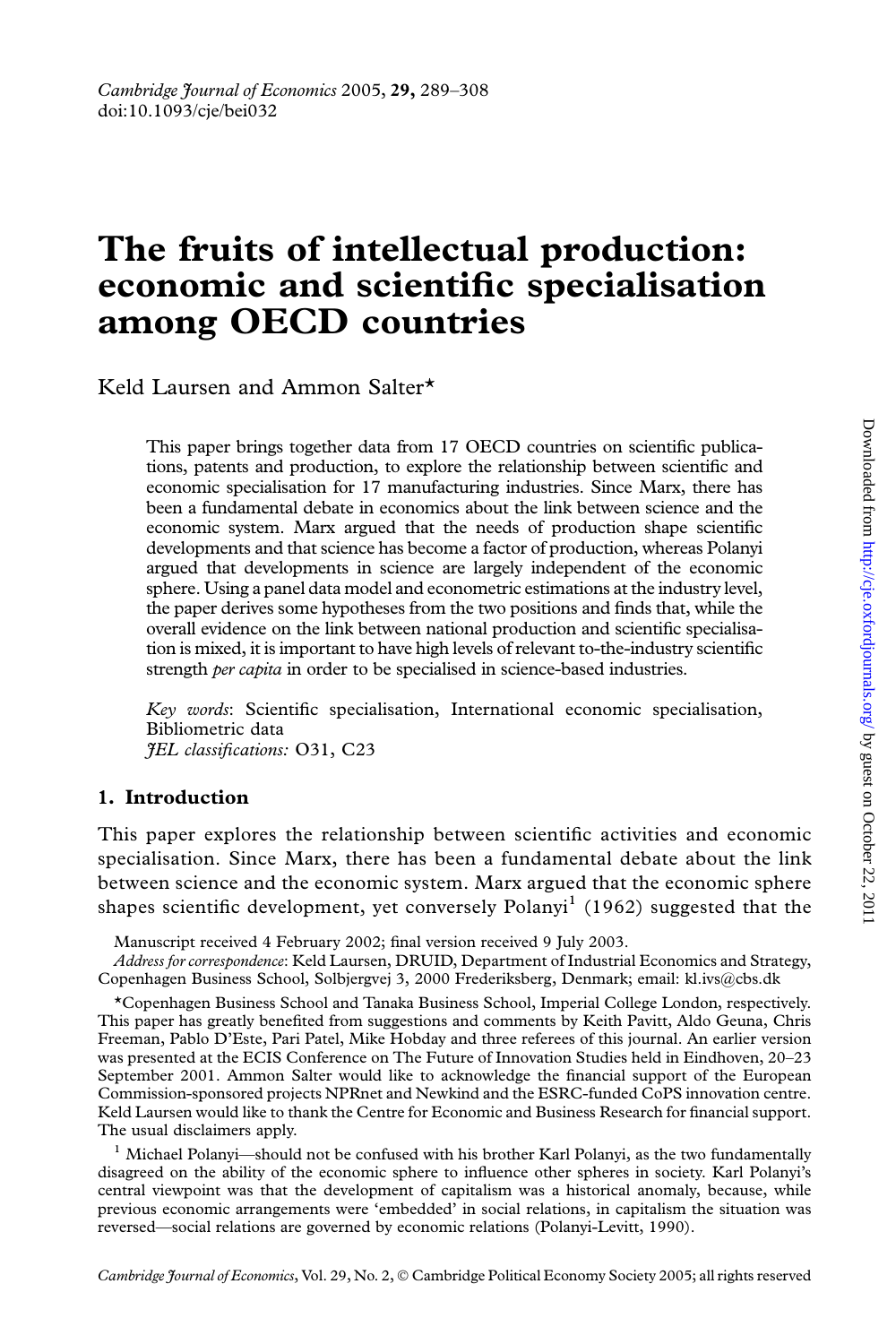developments in the science system take place largely independent of economic factors. Today, debates over the role of science-based innovation focus on the link between strength in fields of science and national competitiveness. For example, many authors argue that a strong science base can help to improve national competitiveness (Pavitt, 2001). Yet there are few empirical studies that link the science base to the economic sphere. By establishing regularities and discussing the causality between economic specialisation and the strength of the pool of national scientific knowledge across a number of advanced countries, this paper provides new evidence on the relationship between science and the sphere of production.

The research is based on the link between specialisation in scientific publications and economic activities at the country and industry level. In order to explore this relationship, we develop a concordance between 77 Institute of Scientific Information (ISI) scientific fields and 17 manufacturing industries, using a database of industrial publications in the UK from 1981 to 1994. Scientific publications are seen to represent part of the knowledge base of the industry, that is, the ideas and techniques that underpin economic development. Production statistics are taken to represent the sphere of economic activities. With our concordance between patterns of production and science, we explore the relationship between patterns of specialisation across 17 advanced OECD countries. The data used for the study are drawn from the ISI National Indicators on Diskette, the SPRU BESST, the US Patent Office and from the OECD STAN databases.

The analysis shows that most industries draw from a wide number of scientific fields. Moreover, we find that while the overall evidence on the relationship between national production and scientific specialisation is somewhat mixed, it is important to have high levels of scientific strength *per capita* in order to be specialised in sciencebased industries. The analysis also shows that inter-industry differences matter greatly in determining the link between scientific and economic specialisation.

The organisation of the paper is as follows. Section 2 explores the relationship between science and the economic system, drawing from the work of Marx, Rosenberg, Bernal and Polanyi. Section 3 examines the empirical background to the study. Section 4 describes the method of the study and presents descriptive statistics about the scientific and economic specialisation across the sample population. Section 5 contains the econometric analysis, and Section 6 concludes.

## 2. Theoretical considerations

The relationship between science and the economy has come to the fore in recent policy discussions of the knowledge-driven economy. A central point of contention is that the way new ideas are generated, diffused and used in the economic system can have important implications for national competitiveness. New economically useful ideas are often generated through investments in the science system, and many OECD countries have made new efforts to try to link their science system to the economic needs of industry (OECD, 2001).

This interest in the relationship between science and production is not new, however. In 1841, List commented: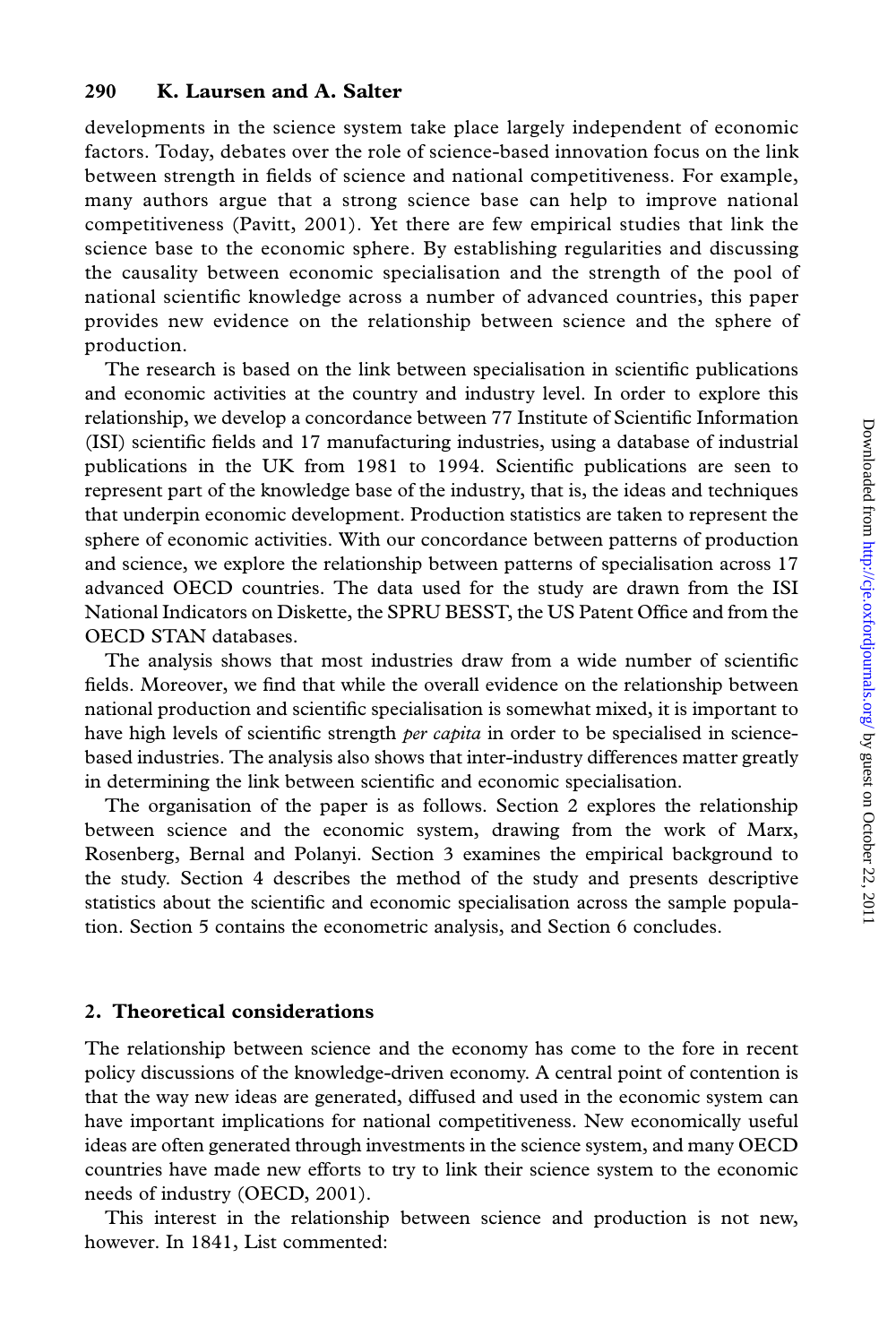# Specialisation among OECD countries 291

[t]here scarcely exists a manufacturing business which has no relation to physics, mechanics, chemistry, mathematics or to the art of design. No progress, no new discoveries and inventions could be made within science by which a hundred industries and processes could not be improved or altered. (List, 1841/1959, p.  $162$ )<sup>1</sup>

Yet, as Rosenberg argued, Karl Marx was one of the first to explore the link between science and the economic system in detail and in theory.<sup>2</sup> In his and Engels' Communist Manifesto, Marx argued that the material conditions of production create intellectual production (Marx refers to science as intellectual production). Engels stated 'from the beginning, the origin and development of the science has been determined by production' (Engels cited in Rosenberg, 1976, p. 128). The changes in the sphere of production shape knowledge production by determining what is necessary, useful or valuable. Rosenberg summarises Marx's (and Engels') position as:

Science does not grow or develop in response to forces internal to the science or the scientific community. It is not an autonomous sphere of human activity. Rather, science needs to be understood as a social activity which is responsive to economic forces. It is man's [or women's] changing needs as they become articulated in the sphere of production which determines the direction of scientific progress. (1976, p. 128)

Despite this extreme position, Rosenberg and Freeman contest that the demand argument of Marx (and Engels) is often overemphasised in the literature on technical change (Rosenberg, 1976; Freeman, 2001). Marx recognised that science had only become bound to production when science itself reached a particular state of development. It was through the rise of specialisation (i.e., the increasing division of labour) and the application of science to the production process that the bond between science and the sphere of production was created. When production was reorganised on the basis of the needs of capital, capital was able to use the instruments of science and technology, in turn, to reshape its production process. This process of mutual support and development created a *dialectical* relation between science and the sphere of production. Marx saw that the ability to 'apply science to the productive sphere turns upon industry's changing capacity to utilise such knowledge' (Rosenberg, 1976, p. 129, emphasis in original). It is the capability of the productive sphere to use knowledge that creates and ensures the dialectical relation between the two spheres of activity.

It would be difficult for even a strong proponent of Marx's views to deny that there is some degree of autonomy to internal factors in the development of a science system. Past attempts to ascribe major scientific breakthroughs to economic factors have often failed to persuade. As pointed out by Chris Freeman (2001), historical studies in science have shown that neither the origins of particle physics nor the origins of molecular biology can seriously be explained in terms of economic factors or connections with industry. Their subsequent development and their applications in the electronics industry and in the pharmaceutical industries certainly owed a great deal to the interactions between science and the productive sphere. Despite this fact, Marx was among the first to highlight the tight bonds between the emerging science system and the productive sphere.

<sup>&</sup>lt;sup>1</sup> We are grateful to Chris Freeman for this reference.<br><sup>2</sup> Marx's was not the only one to focus on the link between science and the economic sphere. Alexis De Tochville commented extensively on the role of economic sphere in shaping the role of science (Pavitt, 2001).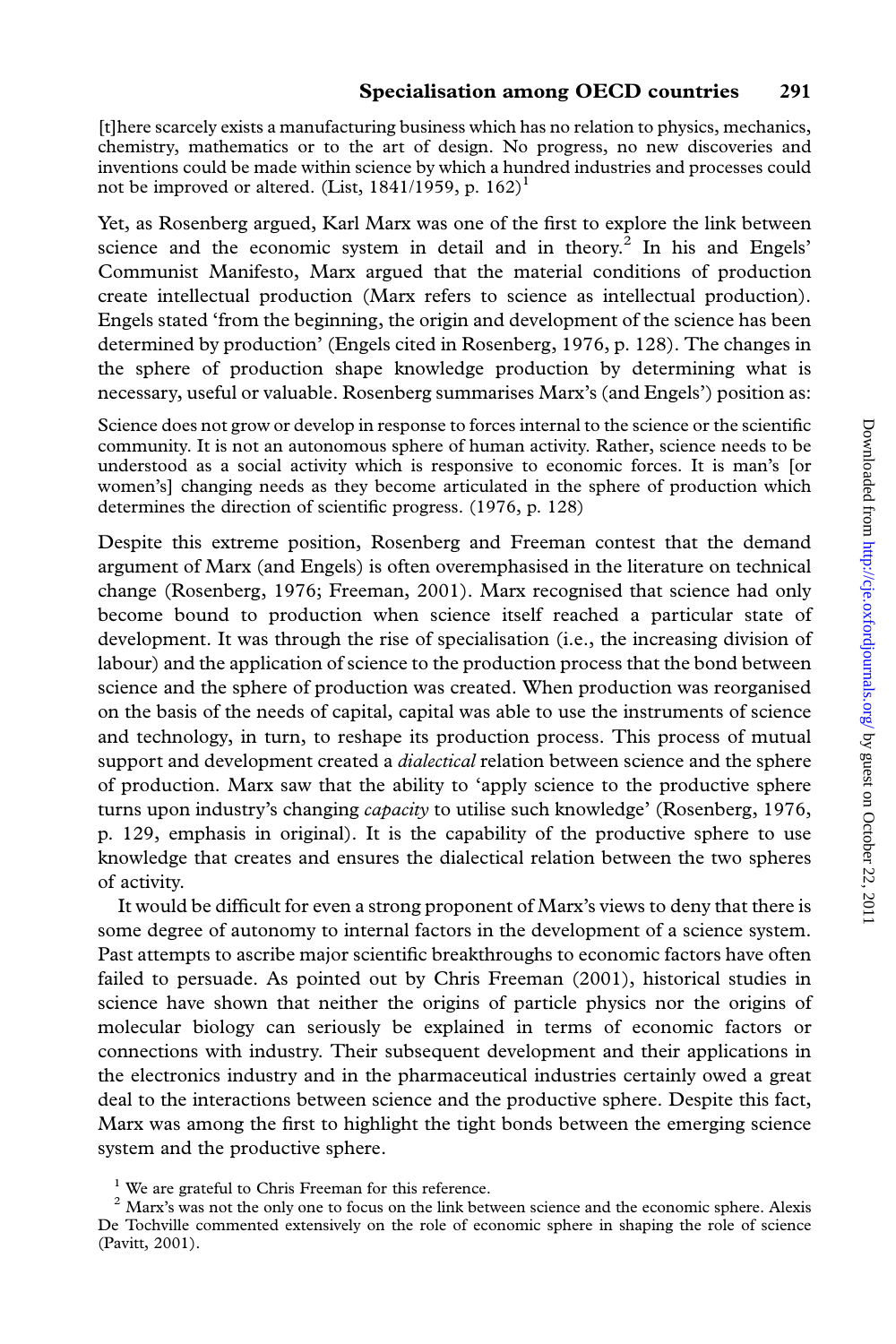How then, is science shaped by the sphere of production? Rosenberg (1976) lists several possible mechanisms:

- direct financial support
- the expectations of returns motivates individuals to solve a particular scientific problems
- the needs of industry act as a powerful agent in calling attention to specific problems
- normal production activities throw up physical evidence of great importance to scientific development
- hegemonic control, i.e., shaping of social norms, views and goals.

An updated and expanded version of Marx's view of science was reflected in the work of J. D. Bernal (1939). Bernal argued that governments could use science for achieving social and economic goals. In this respect, Bernal is often seen as the intellectual father of the field of science policy (Freeman, 1999). Bernal saw the potential to use intellectual production as a means for expanding and creating material choices, e.g., governments could choose which areas to fund and thus achieve social and economic objectives. Science could be harnessed to help achieve social and economic goals, linked to the needs of the sphere of production. Bernal argued that, left to itself, the science system might be misdirected away from important areas of research with considerable social and economic value. He called for planning of scientific investigations to ensure that science was pointed in the direction of social and economic change. He drew attention to the problem of a high proportion of research funding being concentrated in military-related research, lowering the social utility of research funding in general (see Freeman, 1999).

In contrast to Marx and Bernal, Michael Polanyi (1962) argued that the science system operated largely independently of the government and societal control. He defended the 'Republic of Science'. In this view, intellectual production must be divorced from the sphere of production. New ideas are developed through the insight, experience and experimentation of individuals and teams working within the institutions of science, Polanyi argued. These processes of discovery, review and experimentation cannot be controlled or shaped by purely social or economic objectives. For Polanyi, science seeks fundamental understanding outside material conditions of society. To achieve their goals of fundamental discoveries, scientists need to be separated from social factors. They need to stand apart from society. 'The soil of academic science must be exterritorial in order to secure its control by scientific opinion' (Polanyi, 1962, p. 67). Polanyi argued that Bernal's approach for making science closely follow social and economic objectives would have a pernicious impact on scientific development, limiting the development of new ideas. He stated:

[y]ou can kill or mutilate the advance of science, you cannot shape it. For it can advance only by essentially unpredictable steps, pursuing problems of its own, and the practical benefits of these advances will be incidental and hence doubly unpredictable. (Polanyi, 1962, p. 67)<sup>1</sup>

 $<sup>1</sup>$  A modern restatement of the Polanyist position in science policy is contained Dasgupta and David's</sup> new economics of science (Dasgupta and David, 1994). In support of the Polanyi's Republic of Science, they suggest that attempts to interfere with the institutions of the science system could have a pernicious impact of the future ability of the science system to generate, support and sustain knowledge production and distribution.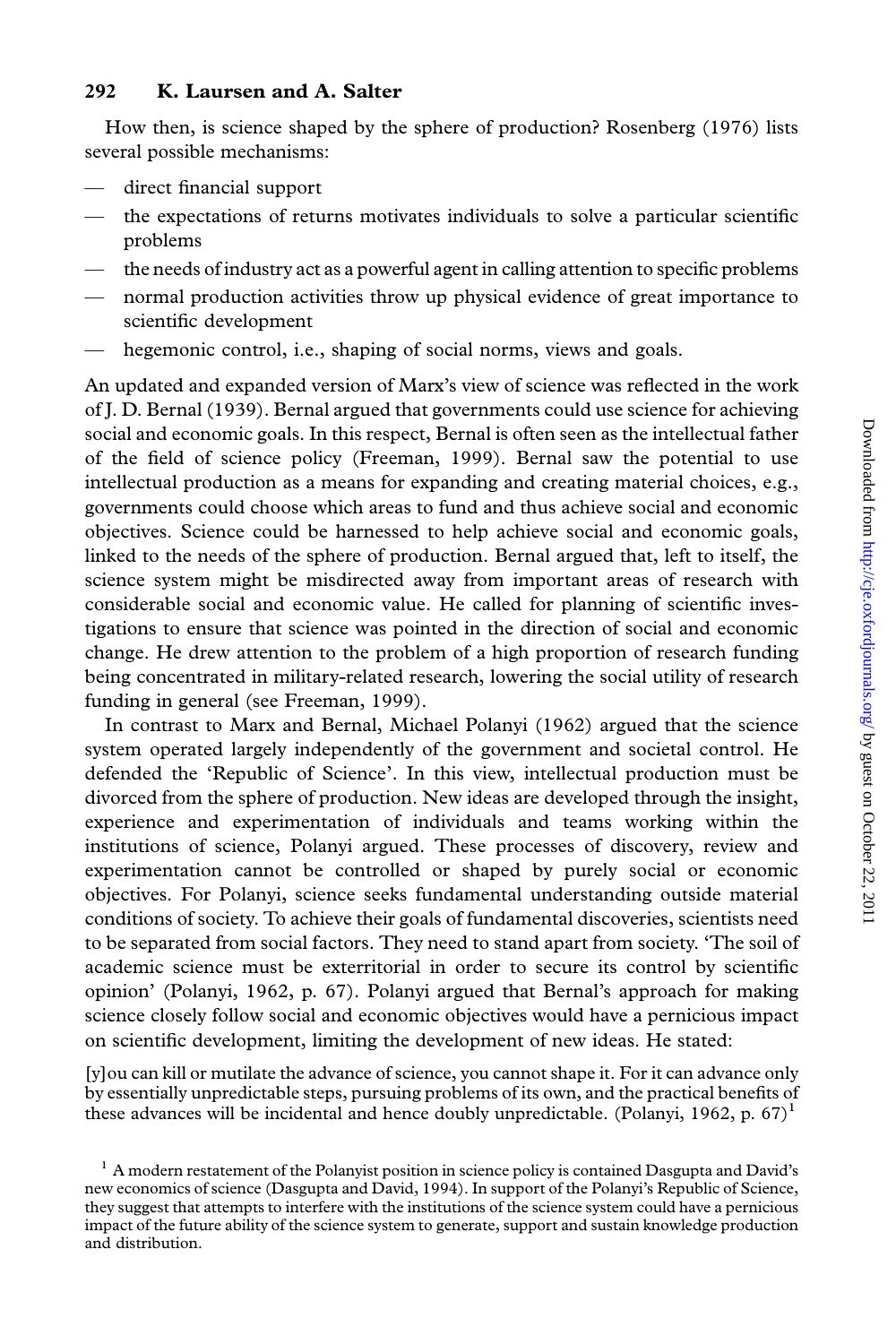In Figure 1, we attempt to represent visually the characteristics of the Marx–Bernal position. It shows that that the shape of the science system is created by its interaction with the productive sphere via the channels identified by Rosenberg. Central to the Marx–Bernal perspective is that the overall shape of the science system will conform to the overall shape of the economic sphere. In other words, the performance of the science system will match the performance of the economic sphere. This position is represented in Figure 1 by two overlapping and joined circles, indicating the common shape of activities in each sub-system of social activity.

Figure 2 draws from the Polanyi position, exploring the role of internal developments in science in shaping scientific performance. Here there is no direct link between the economic sphere and scientific performance. Endogenous factors and institutions within the science system, such as peer review, curiosity etc., play the central role in influencing the pattern of performance. There are some obvious links between economic sphere, such as government funding for science and industrial R&D activities. However none of these links is central to the shaping of the performance of the science system. The science system stands apart, driven by its own internal prerogatives and incentives. In Figure 2, the differences between the two systems are represented by differing shapes, a circle and a square.

The argument between Polanyi and Bernal (as illustrated in Figures 1 and 2) about the nature of science has been an important touchstone in the development of science and technology policy of OECD governments. The tension between the Polanyi's Republic of Science and Bernal's instrumentalist views of science remains unresolved, and it continues to be a source of debate within the scientific and science policy community. In order to chart a path between these two positions, many advanced



**Fig. 1.** The bond between the production sphere and science system  $-Marx$ -Bernal perspective.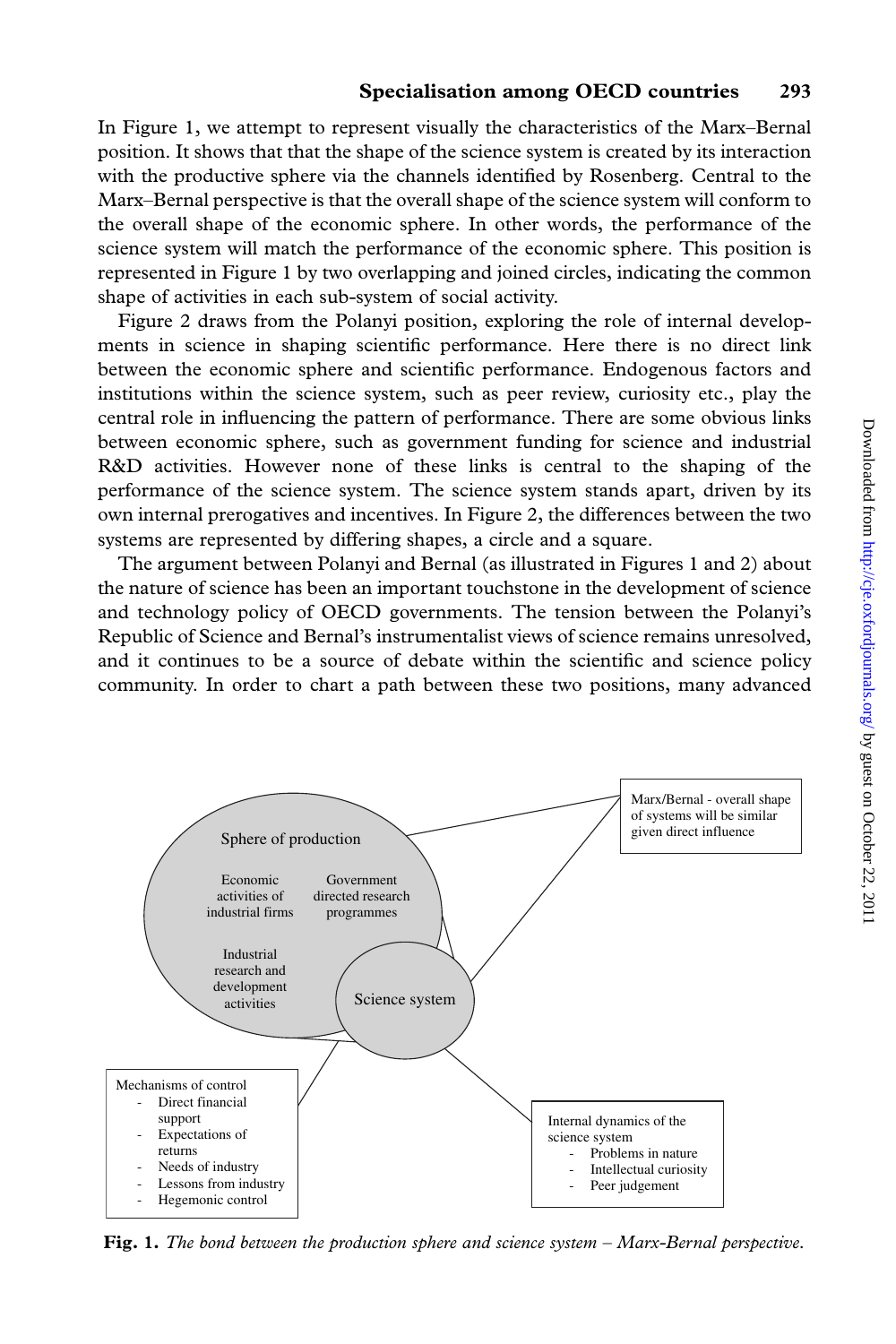

**Fig. 2.** Independence of the science system from production  $-$  the Polanyi perspective.

OECD countries have attempted to balance the desire to use science for social and economic objectives, on one hand, and the belief that science should be left partly independent from social needs and economic objectives, on the other. Vannevar Bush's The Endless Frontier strongly supported a Polanyist approach to science policy, calling for the science system to be separated from economic and social control (Barfield, 1997).

Despite this call for independence, most governments have not separated science from social and economic control. In the US and other OECD countries, science systems in the post-1945 era were managed on the basis of a compromise between the Polanyist and Bernalian approaches to science policy, fuelled by the (by then) modern economic analysis of basic research, which demonstrated (Nelson, 1959) that, given problems of non-appropriability of the results from basic research, socially undesirable under-investment would occur, if public funding was not provided.<sup>1</sup> A considerable portion of science funding was linked to targeted programmes or goals, especially in the military and health-related areas. As Keith Pavitt commented (see, for instance, Pavitt, 2000), the biggest two motivations for supporting science in the post-war era were the public's fear of cancer and communism (Irvine and Martin, 1984; Stokes, 1997). It should be pointed out that such rationales for investing in public research (to some extent) make the relationship between the scientific and economic activities less clear. Apart from the targeted research, at the same time substantial funding was provided to the science system to be independently allocated. Among research councils and agencies responsible for the public support of research, however, peer review has remained the primary method for determining research funding at the individual project level, a Polanyist approach to allocation of funds. However, when attempting to balance funding across competing areas of research, governments have

 $1$  More recent econometric studies have found support for this analysis, since they suggest that the economic benefits of publicly funded research are substantial (Salter and Martin, 2001).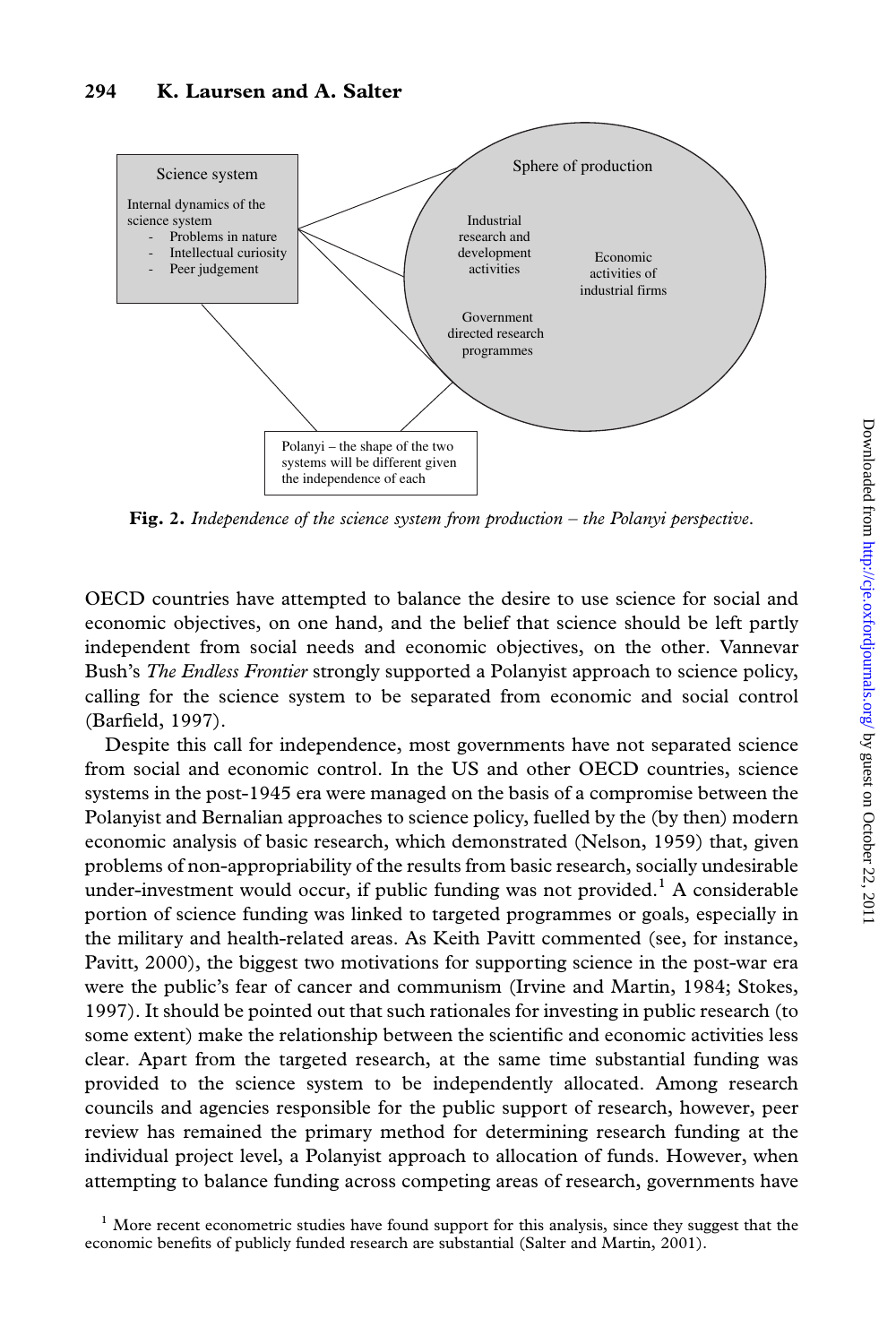often used Bernalian approaches to guide and shape the scientific inquiry, such as Technology Foresight.<sup>1</sup>

However, since the early 1980s, the post-1945 compromise has come under increasing strain. Many argue that new forms of knowledge production reshape the link between science and the economic system and make the post-1945 compromise untenable (Gibbons *et al.*, 1994). They point to the rise of the knowledge-driven economy, arguing that the economic system is becoming more and more dependent on science. The traditional role of actors in the knowledge production system is blurring and knowledge production is becoming pluralistic, with a variety of public and private actors creating and competing in new knowledge-based industries. The independence of (public) science decision-making should no longer be taken as a given.<sup>2</sup>

## 3. Empirical background

This shifting policy environment reflects ongoing debates in innovation studies over the role of demand and supply in shaping innovation. Early work on patents by Schmookler (1966) suggested that innovation was largely shaped by market demand. Boosting demand would also boost innovation and therefore improve scientific progress. Rosenberg and Mowery challenged this conclusion, arguing that the impact of science on technology and therefore on the economic structure has been profound. They argued that there is an interactive coupling between market demand and scientific and technological possibilities in the process of innovation (Mowery and Rosenberg, 1979; Freeman and Soete, 1997, p. 200).

In order to overcome this debate, Nelson argued that it is important to realise that science and the sphere of production co-evolve, that is, science and economic systems mutually reinforce each other over time (Nelson, 1994). For example, strength in a particular industry might lead a government to invest in a research programme associated with that industry. Nelson described the general process of institutional development and adaptation as innovation systems' respond to opportunities opening up both in science and industrial practice. Nelson argued that in most countries a division of labour between different actors in the innovation system has developed with some groups focusing on knowledge production and skills generation, while others focus on exploitation and dissemination.

While the previous discussion has been concerned mainly with the more general link between the economic and the scientific spheres, empirical research has identified considerable differences across industries in the importance of science for innovation. Moreover, historical studies have falsified the linear model of science and innovation, stating that technological innovation always emerges out of scientific discovery (Kline and Rosenberg, 1986). Sometimes science has indeed

<sup>&</sup>lt;sup>1</sup> Freeman argues that in historical debate between Polanyi and Bernal about the nature of science, the Polanyist position lost the argument (Freeman, 1999). For instance, the Polanyist model breaks down when it becomes necessary to distribute funding across general programmes of research, because few scientists have a detailed knowledge about the relative merit of research in fields outside their own. Therefore, some mechanisms are required to support the allocation of science funding across competing

<sup>&</sup>lt;sup>2</sup> There is an open debate within the science policy community about Gibbons *et al.* approach (see David, 1996).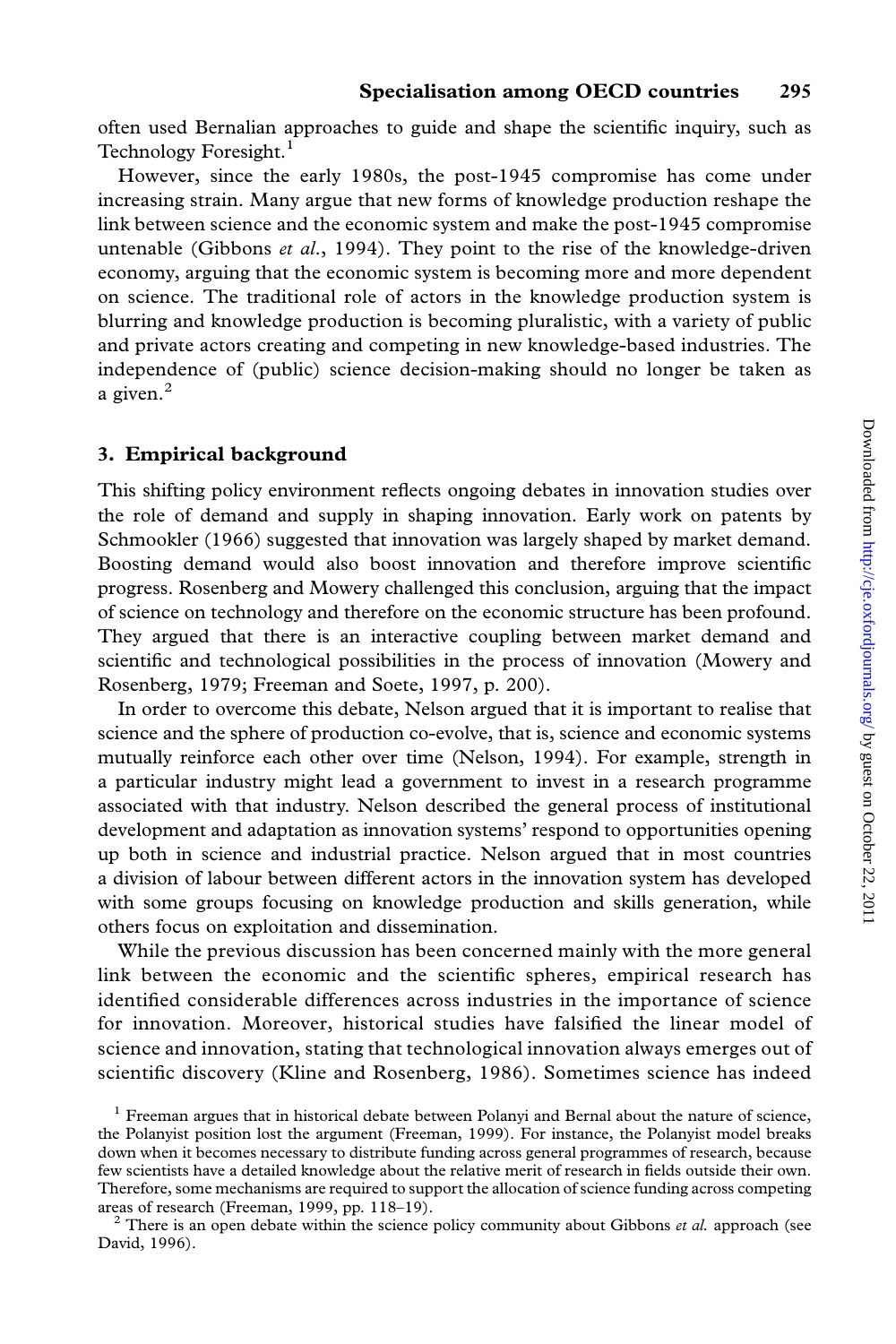led to innovation, while in other cases innovation has led to scientific discovery, while in yet other cases, the link between science and innovation has been virtually non-existent. In pharmaceuticals and biotechnology, the link between science and economic activities appears to be quite strong. The findings of research in the life sciences can often have direct economic implications. This is demonstrated by a high number of university spin-offs in these industries and by the high number of academic citations in industrial patents (Hicks  $et$  al., 2001). Yet, in other industries, such as car manufacturing and aerospace, the links are much more varied (Klevorick et al., 1995). Moreover, the direct use of scientific knowledge in science-based industries has also been well documented in quite a few case studies. Grupp (1998, p. 361), for instance, documents via patent documents, how inventors in laser medicine very often publish in scientific journals—up to 60% of inventors listed on patent documents from laser medicine publish in scientific journals.

In non-science-based industries, the link between research and innovation is usually mediated by the transfer of skilled graduates from universities into practice and through the transfer of new scientific ideas into engineering school educational programmes (Nelson and Rosenberg, 1994). Given the fact that a strong link between innovation and economic performance has been confirmed for a large share of industrial sectors (e.g., Soete, 1981; Amable and Verspagen, 1995), the abovementioned studies point in the direction of a particularly strong relationship between relevant national scientific performance and national economic specialisation in the case of science-based industries.

In order to understand the contribution of different fields of science to innovation better, Klevorick et al. break down the contribution of science into different disciplines. Their study lists 14 different scientific disciplines and, for each industry, respondents were asked to indicate the importance of these different disciplines for their innovation processes. The results confirm the finding that industrial practice often relies on several different disciplines. For example, car manufacturers use traditional engineering disciplines, such as mechanical engineering and more basic sciences, such as physics and mathematics (for a similar European study, see Arundel et al., 1995).

Most studies in this area have, however, relied on indicators of science, such as papers, and technology, such as patents. Few studies have linked indicators of science and technology to the sphere of production. The Yale study shows that industries draw from a variety of scientific fields and, in this sense, all industries rely on a broad range of knowledge to underpin their activities. Yet the analyses contained in Klevorick et al. and in Arundel et al. (1995) do not provide a detailed picture of the links between individual industries and particular disciplines of the science. Both studies use a limited range of disciplines. They also rely on the ability of individual firm respondents to assess the importance of these disciplines to their firms' innovation processes. In some cases, the number of respondents per industry was modest. For example, in the Klevorick et al. study, in almost half of the industries sampled the number of respondents was two or fewer (Klevorick et al., 1995). In our approach, we attempt to complement these survey-based approaches using aggregated industrial statistics and more detailed data on scientific publications.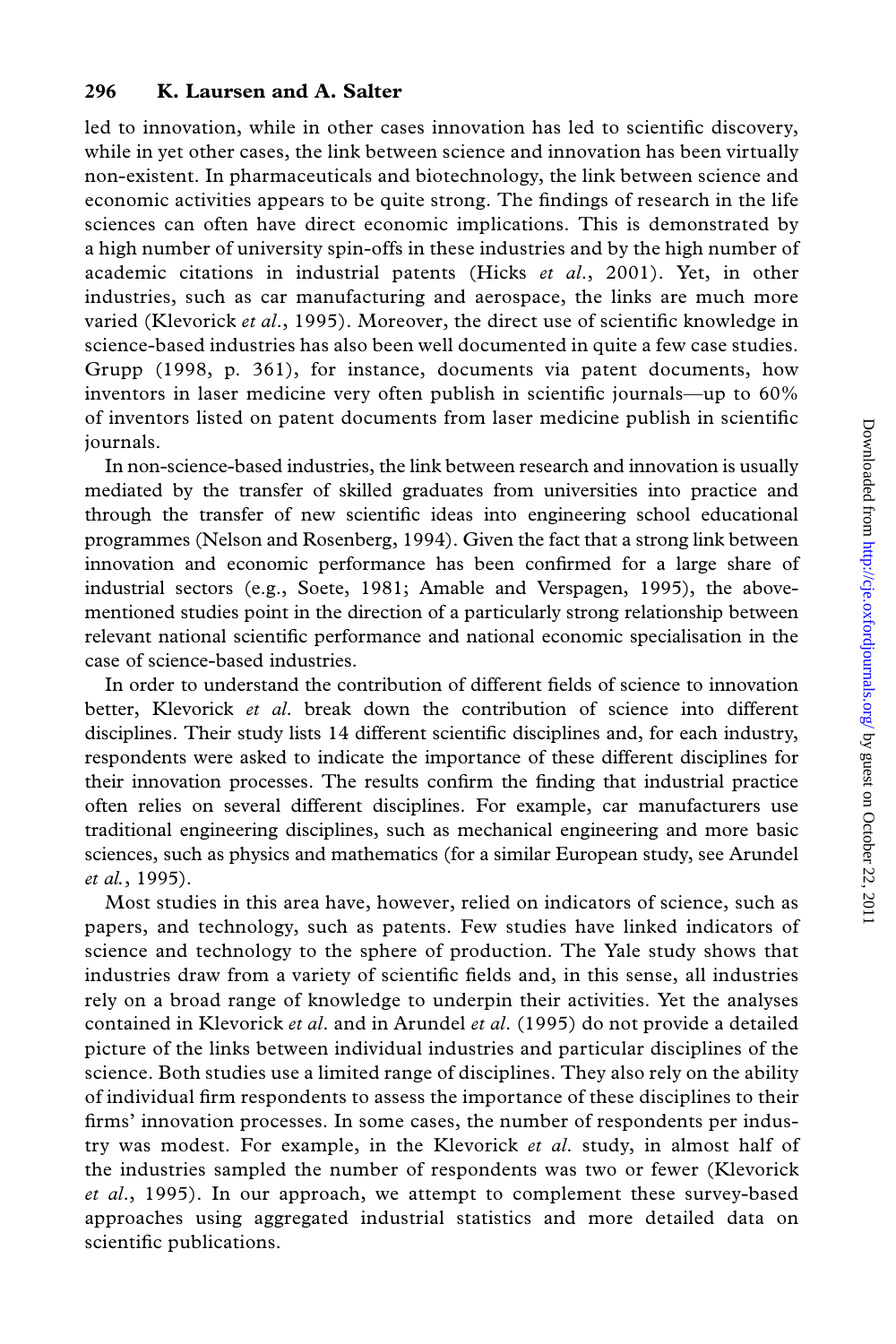## Specialisation among OECD countries 297

In a large part of the empirical literature on the link between science and innovation, the link is believed to be strong at the national level. In other words, many studies have adopted a 'national systems of innovation' view (Lundvall, 1992; Nelson, 1993) of the link between science and innovation. In our study, we follow the same assumption firms are believed to draw in a disproportional fashion on national science. Considerable support can be found for this assumption, since empirical research has shown that links between academic research and application are inversely related to distance and directly related to common nationality (Jaffe, 1989; Hicks et al., 1994; Narin et al., 1997). In addition, when firms draw on international science, they often do it through national science, which acts as a necessary condition for 'absorptive capacity' (Cohen and Levinthal, 1989). Moreover, given that national governments control the majority of public expenditure, it is assumed that more public funds are allocated to scientists active in fields of science relevant to those industries in which the country is specialised. Given those assumptions, we expect to detect a link at the national level between scientific specialisation (and performance), on the one hand, and economic specialisation, on the other, when we conduct our panel data estimation in Section 5 below.

To summarise our discussion on the relationship between the economic and the scientific spheres across nations, we can derive a 'strong' Marx–Bernal-inspired hypothesis, stating that (i) relevant (to each industry) scientific specialisation is expected to co-evolve with economic (production) specialisation. Moreover, we (ii) conjecture that there is a strong link between relevant scientific performance (measuring the ability to produce science at a world class level) and production specialisation in science-based industries (this is a 'weaker' Marx–Bernal inspired hypothesis—could also be termed 'the Pavitt-hypothesis'). Since the relationship between the two spheres is much more indirect, when dealing with non-sciencebased industries, we (iii) expect that there is a positive correlation between relevant scientific specialisation (not necessarily reflecting world-class science, but only indicating a relatively strong position within the given country) and production specialisation in many of the non-science-based industries. Finally, we (iv) expect firms in manufacturing industries to draw on a variety of scientific disciplines.

## 4. The data

The bibliometric data used for the analysis are drawn from the ISI database and from the SPRU BESST database on UK publications (for more information on BESST database see Hicks and Katz, 1997). Based on the SPRU BESST database's data on the publishing activity by UK firms over the period 1981–94, we conjecture the relevance of 77 scientific fields for 17 manufacturing industries. This procedure hinges on the assumption that, if firms in particular industries publish papers in particular fields of science, they—at least partly—do it because they have, and wish to maintain, an 'absorptive capacity' in the relevant scientific fields. In other words, we assume that firms from an industry that publishes in some fields will make use of knowledge developed within the same fields. The ISI database contains publication data for 105 fields of science for 176 countries over the period 1981–98. Since we want to use the BESST database for linking up the STAN and the ISI databases, and since the BESST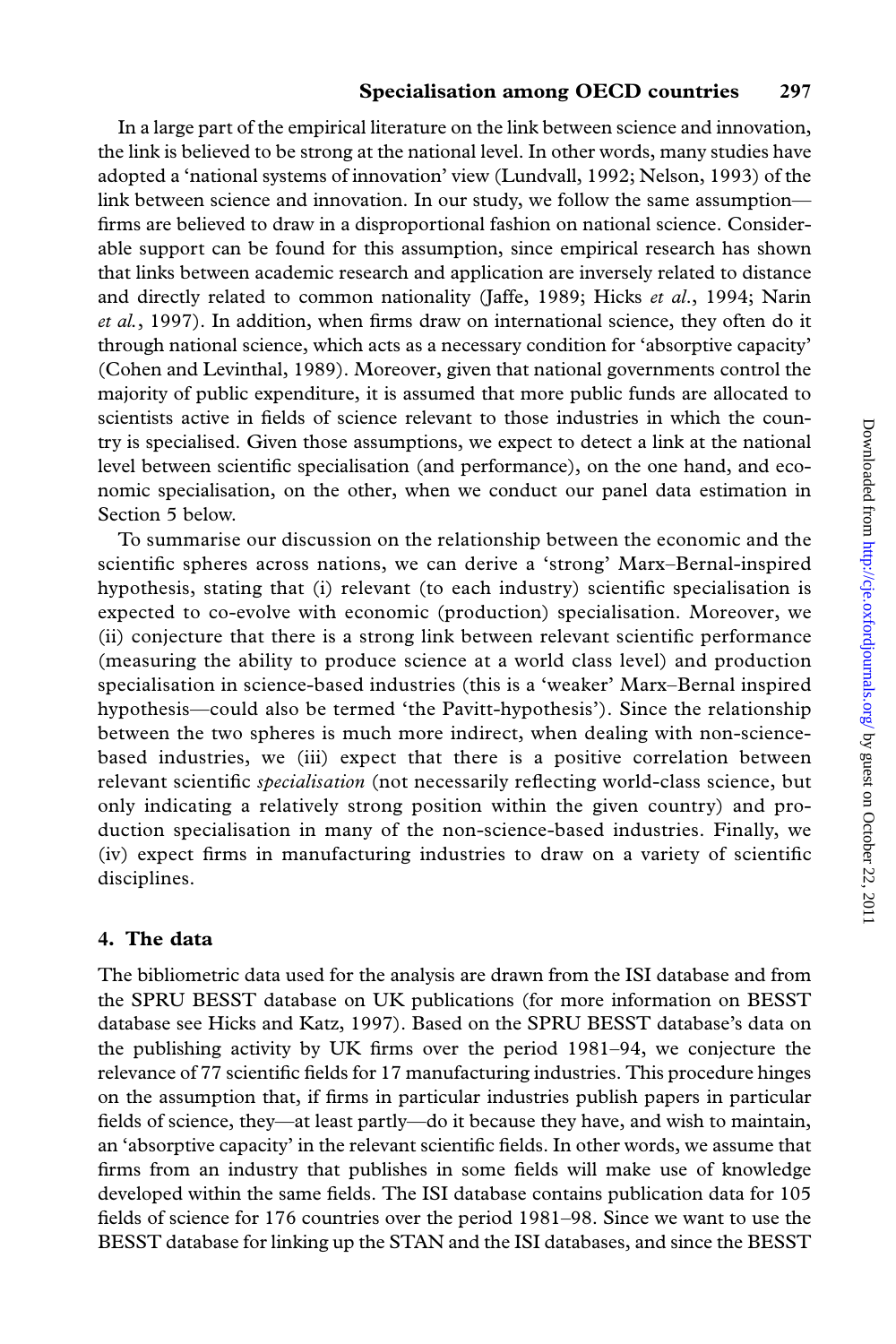database does not follow the original ISI nomenclature, we end up with 77 fields of science (for more details, see sub-section 4.1 below).

The economic data are taken from the OECD STAN database (1998 edition), while patent data are obtained from the US Patent Office. Since the STAN database is incomplete after 1994, we use data from all sources over the period 1981–94. Moreover, we use the information for 17 countries—the maximum number of countries in the STAN database with relatively complete data for all of our variables. The STAN database provides data for the manufacturing industries only, and therefore our analysis excludes service industries. This is a limitation of the present study that should be acknowledged since, although the benefits of scientific activities may in general have a more direct effect on manufacturing activities, some fields of science (such as medical scientific activities) may have very important benefits for service industries (such as medical services).

This section will first spell out how we have constructed the concordance, linking fields of science to production statistics. Moreover, since the concordance table can in itself be revealing when exploring this link, we also devote some space to the analysis of some of the properties of the concordance table (in sub-section 4.1). We then (in subsection 4.2) explain how the table is used for constructing the variables representing scientific strength and specialisation to be used in the subsequent econometric analysis (in Section 5). All other variables to be used in the econometric analysis are presented as well.

## 4.1. The concordance table linking science and production

As argued above, by exploring patterns of publications by firms in an individual industry, it is possible to understand how firms draw and exploit different pools of scientific knowledge. In order to construct our concordance, we separated out the scientific publications of industrial firms in the UK research system. Table 1 only refers to the scientific production of industrial firms and not the use these firms make of public knowledge. For this analysis, we used 292 firms, each of which had at least ten scientific publications. We then divided these firms into 17 industries (following the STAN classification), drawing from an existing classification developed by Hicks and Katz (1997) and based on the Financial Times list of companies. For each firm, we explored their main line of business, using annual reports and business publications, and placed that firm in the industry that best corresponded to its profile of production. We were able to classify 172 firms according to this method. Those firms where information about their main line of business was unavailable were removed from the analysis.

Table 1 lists the number of publications by industry and the numbers of firms included in the analysis. Owing to differences between the ISI list of disciplines and the list of disciplines used in the BESST database, it was necessary to integrate the two different lists of disciplines in a master list. The aggregation was completed by collapsing some groups into each other based on the authors' estimates of where these disciplines overlapped. For example, the BESST database had six disciplines under computer science, and the ISI had one. In this case, we collapsed the six BESST disciplines into the ISI framework. By following this procedure, we ended up with 77 fields of science, organised according to the ISI nomenclature.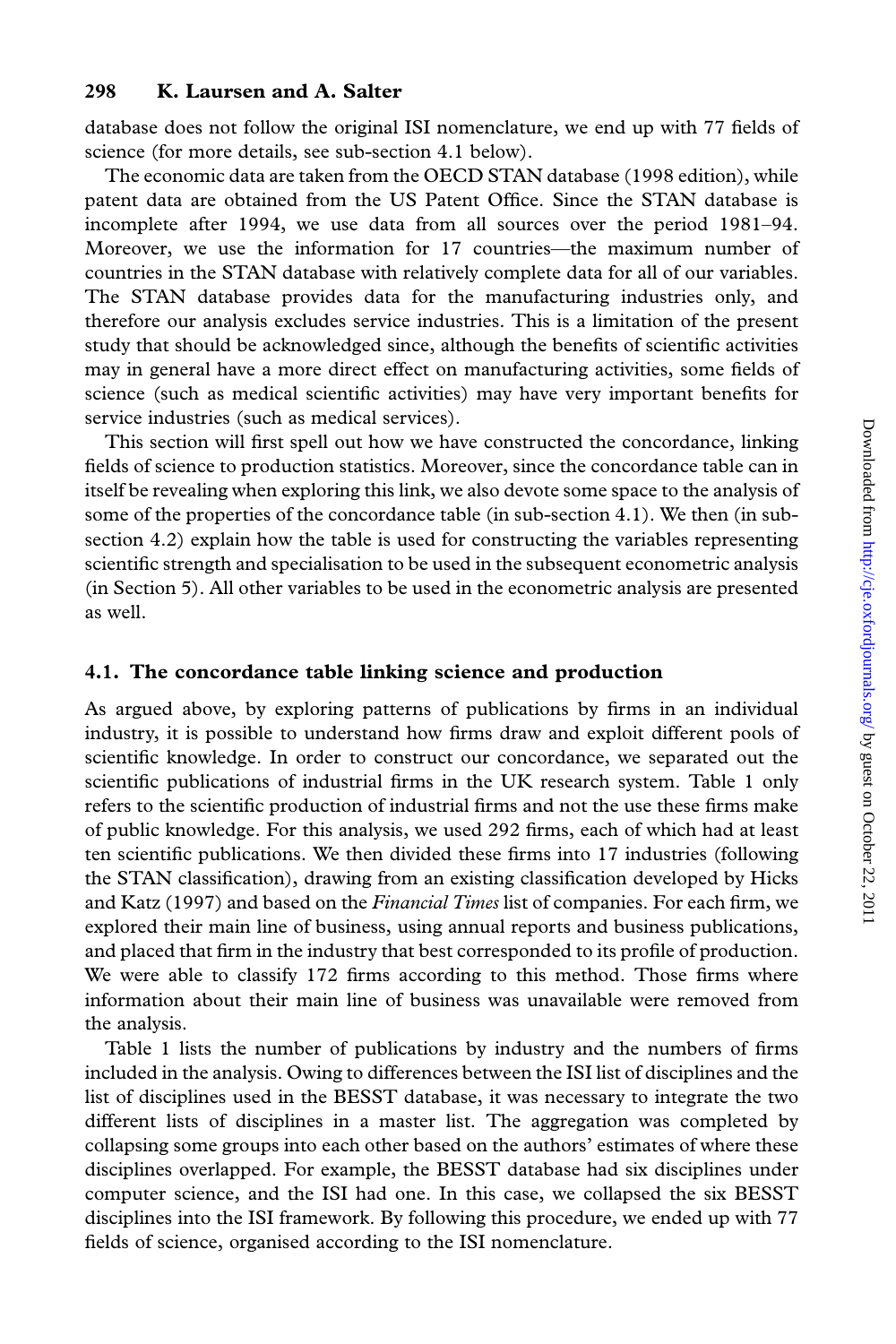Table 1. Spread of industrial scientific publications by private firms across scientific disciplines in the UK by industrial sector: total sum of publications in the sample over the period 1981–94

|                                       | Number of<br>scientific<br>fields $(c=77)$ | Herfindahl<br>index | Number of<br>publications | Number of<br>firms |
|---------------------------------------|--------------------------------------------|---------------------|---------------------------|--------------------|
| Petroleum refineries                  | 57                                         | 0.065               | 2424                      | 11                 |
| Industrial chemicals                  | 75                                         | 0.086               | 6395                      | 20                 |
| Non-electrical machinery              | 30                                         | 0.096               | 134                       | 4                  |
| Other transport equipment             | 36                                         | 0.109               | 239                       | 7                  |
| Fabricated metal products             | 25                                         | 0.110               | 111                       | 3                  |
| Rubber & plastics                     | 38                                         | 0.112               | 251                       | 5                  |
| Food, drink & tobacco                 | 52                                         | 0.116               | 880                       | 9                  |
| Aerospace                             | 44                                         | 0.117               | 462                       | 9                  |
| Pharmaceuticals                       | 73                                         | 0.119               | 12478                     | 46                 |
| Office machines & computers           | 39                                         | 0.132               | 315                       | 9                  |
| Motor vehicles                        | 19                                         | 0.150               | 41                        | 2                  |
| Instruments                           | 45                                         | 0.187               | 394                       | 6                  |
| Stone, clay $\&$ glass                | 65                                         | 0.199               | 3629                      | 20                 |
| Iron & steel                          | 20                                         | 0.249               | 165                       | 1                  |
| Non-ferrous metals                    | 21                                         | 0.254               | 118                       | 2                  |
| Communication eq. &<br>semiconductors | 35                                         | 0.315               | 2354                      | 6                  |
| Electrical machinery                  | 40                                         | 0.405               | 2559                      | 12                 |

*Notes:* The Herfindahl Index is calculated as  $\sum_{i=1}^{c} (n_i/N)^2$ , where c is the number of scientific fields,  $n_i$ the number of papers in field  $i$ , and N is the total number of papers in all fields.

Table 1 demonstrates that each industry is highly multidisciplinary; that is, it is active in a wide number of different scientific fields. Industrial chemicals appear to be the most active industry, with the broadest number of publications across the scientific fields (75). Industrial chemicals are followed by Pharmaceuticals (73) and Stone, clay & glass (65). Motor vehicles appear to be the least diverse industrial sector, but even here it is possible to find publications across 19 scientific fields. The Herfindahl Index provides a measure of the concentration of scientific papers across the different scientific fields for each industry. The value of the index is high when the firms of an industry are publishing in a few scientific fields and/or when the publications are concentrated in a few scientific disciplines. In contrast, the value of the index is low when the firms of an industry are publishing in many scientific fields and/or when the number of publications is equally spread across the scientific disciplines. Petroleum refining and Industrial chemicals again appear to be the most diverse industry using this measure, whereas Electrical machinery and Communication equipment were the most concentrated. Using a simple correlation between the number of papers and the degree of concentration, we found no relationship between the total number of papers by an industry and the diversity of the industrial sector scientific knowledge base  $(p$ -value equal to 0.78). There are some industries with a limited number of scientific publications, yet they remain relatively broadly spread across a range of fields, such as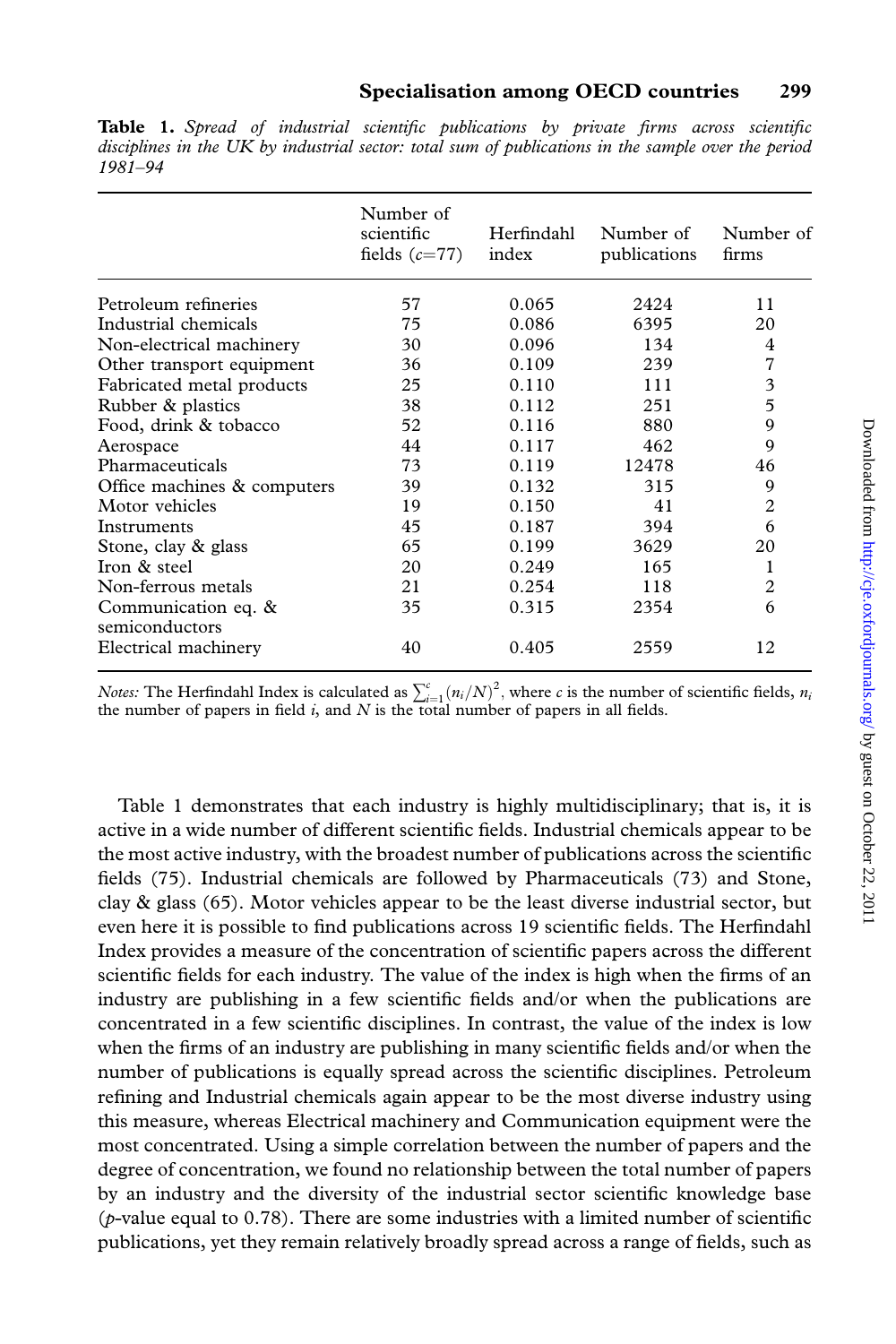Non-electrical machinery.<sup>1</sup> This suggests that, even in industries where the relationship between scientific research and industrial practice appears to be weak, as represented here by the number of publications, there is still a need to access research from a wide range of fields.

These findings stress the importance of a broad science base for supporting industrial innovation. The data confirm the earlier findings of a study of the pharmaceutical sector among OECD countries. Laursen (1996) found that scientific strength across all scientific fields appears to have a greater impact on shaping patterns of specialisation in the pharmaceutical industry than could be accounted for by specialisation purely in the life sciences field. This indicates the importance of the breadth of the science base in shaping patterns of economic specialisation.

#### 4.2 The empirical model

In order to examine the link between national scientific activities and economic specialisation, we set up a model of the determinants of economic specialisation:

$$
IS = f(\beta_1 x, \beta_2 z) \tag{1}
$$

where IS is international economic specialisation, while  $\beta_1$  and  $\beta_2$  are parameter vectors. x represents variables measuring national scientific activities, while z is a set of control variables. Below we explain how we make this model operational.

## 4.2.1 The dependent variable

The left-hand side variable in our econometric analysis is the measure of economic specialisation (IS) which has been chosen to take the form of the revealed production advantage (cf., Balassa, 1965). The algebra can be set up as follows:

$$
RPA_{ijt} = \frac{\left(Y_{ijt}/\sum_{i} Y_{ijt}\right)}{\left(\sum_{j} Y_{ijt}/\sum_{i} \sum_{j} Y_{ijt}\right)}
$$
\n(2)

where the numerator represents the percentage share of a given industry in national manufacturing;  $Y_{ijt}$  is production of industry i from country j at time t. The denominator represents the percentage share of a given industry in OECD17 manufacturing production. The RPA index thus contains a comparison of national production structure (the numerator) with the OECD17 production structure (the denominator). When RPA equals 1 for a given industry in a given country, the percentage share of that industry is identical with the OECD17 average. When RPA is above 1, the country in question is said to be specialised in that industry and vice versa where RPA is below 1. However, since the RCA turns out to produce an output which cannot be compared on both sides of 1, the index is made symmetrical, obtained as

<sup>&</sup>lt;sup>1</sup> The techniques used in this paper do not consider the role of the research as the boundaries of existing disciplines. Often, research at the interstices of existing disciplines is responsible for the significant economic impact. Because our data set is arranged by the ISI disciplines, we are not able to explore research operating across the boundaries.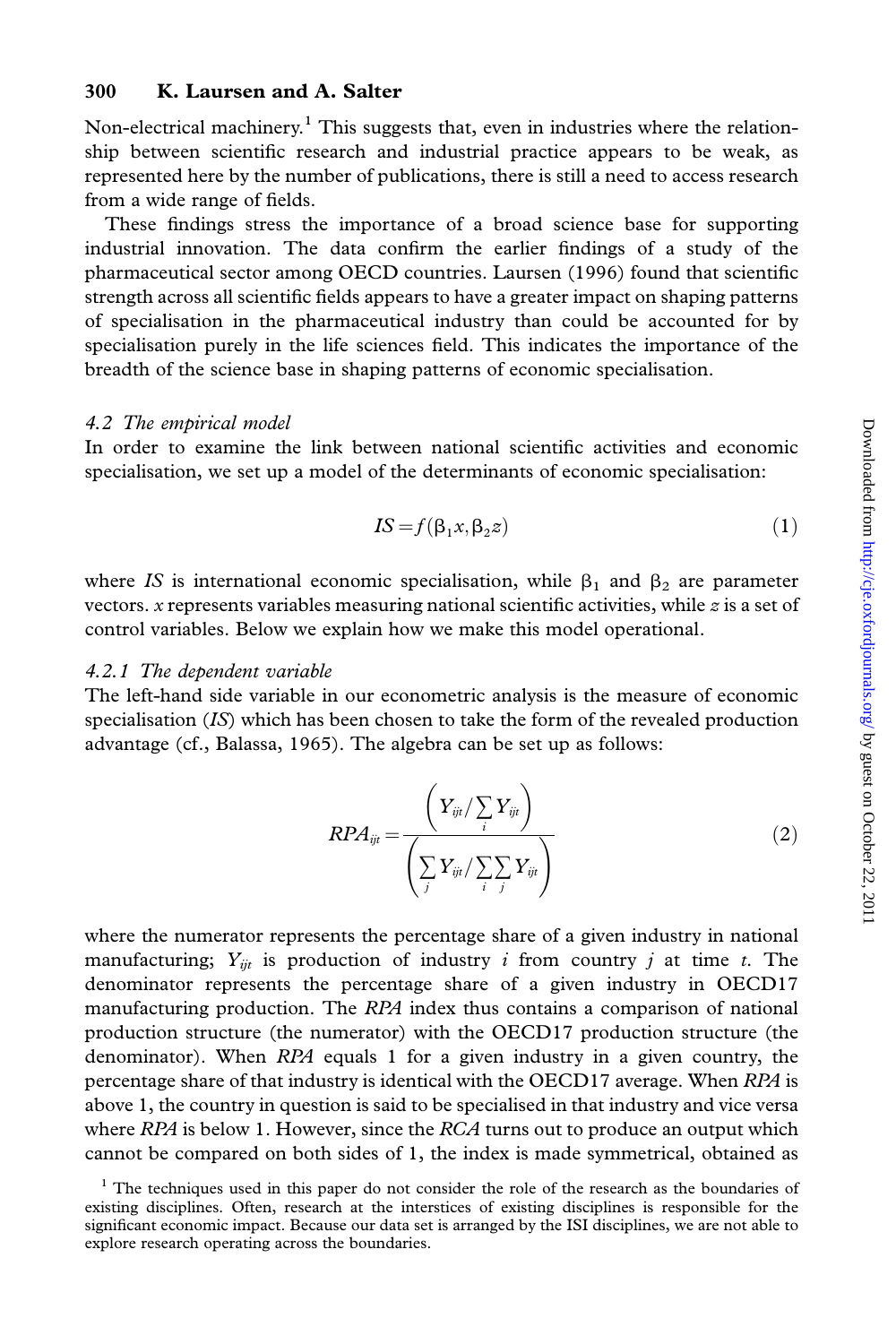$(RPA-1)/(RPA+1)$ ; this measure ranges from  $-1$  to  $+1$ . The measure is labelled 'revealed symmetric production advantage' (RSPA).<sup>1</sup>

#### 4.2.2 The independent variables measuring science

We include two measures of scientific activity relevant to our 17 manufacturing industries: one variable measures the scientific strength (or performance), and another variable measures scientific specialisation. These variables are central to our analysis. However, first we adjust for the unequal size of scientific disciplines by weighing the concordance table by the size-distribution across the 77 scientific disciplines (based on the cumulated publications from the ISI database for all the relevant years). In this way, we obtain an adjusted concordance table. The adjusted concordance table is used for calculating both scientific strength and scientific specialisation.

In order to obtain the 'relevant' scientific strength, we calculate the share of publications by a given country (for a given year) in each of the 77 scientific fields from the ISI database and normalise the vector obtained by the total population of the given country. Next, the resulting vector is multiplied (element-wise) by the adjusted concordance matrix (77 fields of science  $\times$  17 industries). The variable is then subsequently calculated by adding up the 77 fields for each of the 17 industries. In this way we get a single figure measuring the 'relevant' scientific strength for each industry (labelled SP, i.e., short for 'scientific performance'). The procedure is repeated for all years (14 years; 1981–94) and countries (17 countries). The ISI database contains national publications from all publishing entities such as educational, medical, industrial and governmental institutions. We have strong indications that the bulk of the publications are the result of publicly funded research. For example, in the UK about 95% of all published papers in 1994 had an author or a co-author with an educational, medical or governmental affiliation (Hicks and Katz, 1996). About 8% of the papers had an author or a co-author with an industrial affiliation.

The variable measuring specialisation relevant to each of the 17 industries is obtained by calculating a 'comparative advantage figure' (analogous to equation1) based on the ISI data (for an analysis of scientific specialisation across countries per se, see Pianta and Archibugi, 1991). Subsequently, the obtained vector of specialisation is multiplied (element-wise) by the adjusted concordance matrix (77 fields of science  $\times$  17 industries). As in the case of scientific performance, the variable is then subsequently calculated by adding up the 77 fields for each of the 17 industries. However, since by following this procedure, we are likely to get countries 'specialised' in all 17 industries, we normalise the result by calculating yet another comparative advantage figure, across the 17 industries. Using this approach, we obtain the 'revealed symmetric scientific advantage' (RSSA). The procedure is the repeated for all years and countries.

## 4.2.3 Control variables

In most empirical studies on the determinants of international manufacturing specialisation (typically measured as trade specialisation) and performance, cost and technology factors have been identified as the major factors (Soete, 1981; Amable and Verspagen, 1995; Gustavsson et al., 1999; Laursen and Drejer, 1999). When

 $1$  For a discussion of this topic, see Laursen (2000).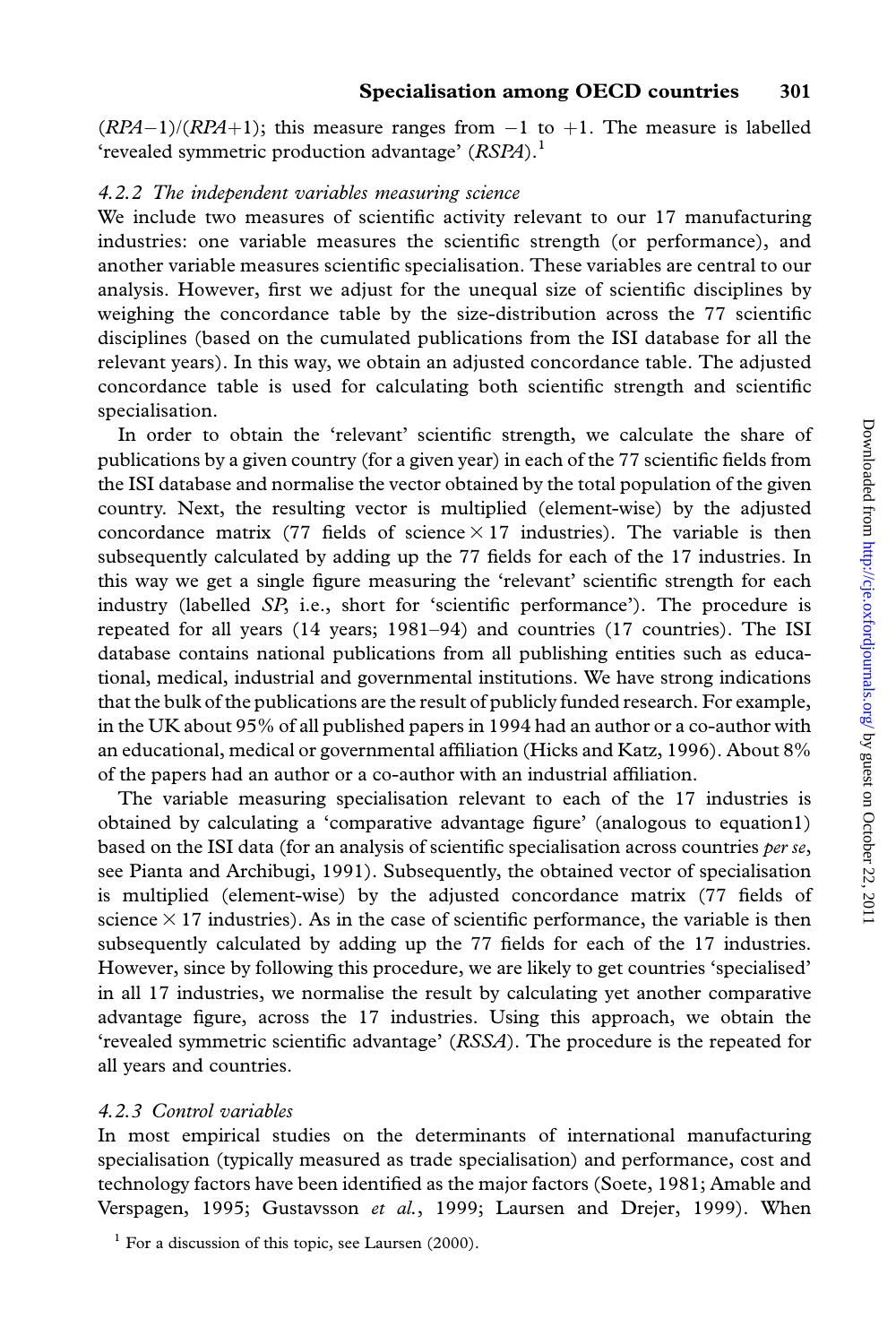conducting an analysis of the relationship between national scientific specialisation and strength on the one hand, and economic specialisation on the other, it is therefore necessary to control for these 'standard' factors.

Cost competitiveness is generally measured by either wages per employee or unit labour costs. Here we use unit labour costs, since the level of wages *per se* can be related to labour productivity, and therefore its effects on production specialisation might be ambiguous. Our measure is defined as follows:

$$
ULC_{ijt} = \frac{(W_{ijt}/VA_{ijt})}{\sum_{j}[(W_{ijt}/VA_{ijt})/n]}
$$
(3)

where  $W_{ii}$  is the wage sum of country j, in industry i, at time t, expressed in current prices and  $VA_{ijt}$  is value added in fixed prices; *n* is the number of countries.<sup>1</sup> Since the RHS variable (and the other LHS variables) is measured in relative terms, we divide by the average value of the 17 countries for each given time and industry.

Different contributions have used different proxies in order to measure technological specialisation. The most commonly used measures of disembodied technology are R&D and patent statistics: the former is better suited to capture the inputs to the innovation process, while the latter is a measure of the innovation output. In this paper, we have chosen to work with US patent data, mainly because R&D data are only available for a more limited sample of countries. The technological specialisation variable is therefore defined in a similar way to the RSPA from above, but in this case the input to equation (2) is not production, but instead US patents by industry, country and time. In this case, we obtain the 'revealed symmetric technological advantage' (RSTA).

Moreover, since we include a measure of scientific strength (based on a measure of publications shares), technological strength (patent shares) should be controlled for as well. The variable can be defined as follows:

$$
PATS_{ij} = \frac{\left[P_{ij} \bigg/ \left(\sum_{j} P_{ij}\right)\right]}{POP_{j}}
$$
\n(4)

where  $P_{ij}$  is the number of patents in industry *i* from country *j. POP<sub>i</sub>* is the population size of the country in question. Hence, the variable measures a country's share of patents within a given industry, normalised for country size. In order to avoid problems of small numbers, it can be noted that the patents have been aggregated four years back, while using linear depreciation over time (for both RSTA and PATS).

#### 5. Econometric analysis

Based on the variables described above, the model to be estimated can be set up as follows:

 $<sup>1</sup>$  Note that our sample includes four-digit ISIC industries for which no constant price value added is</sup> available (Pharmaceuticals, Computers & office machines, Electronics, Other transport, Aerospace). For these industries, we use the corresponding three-digit (implicit) price indices for calculating constant price value added.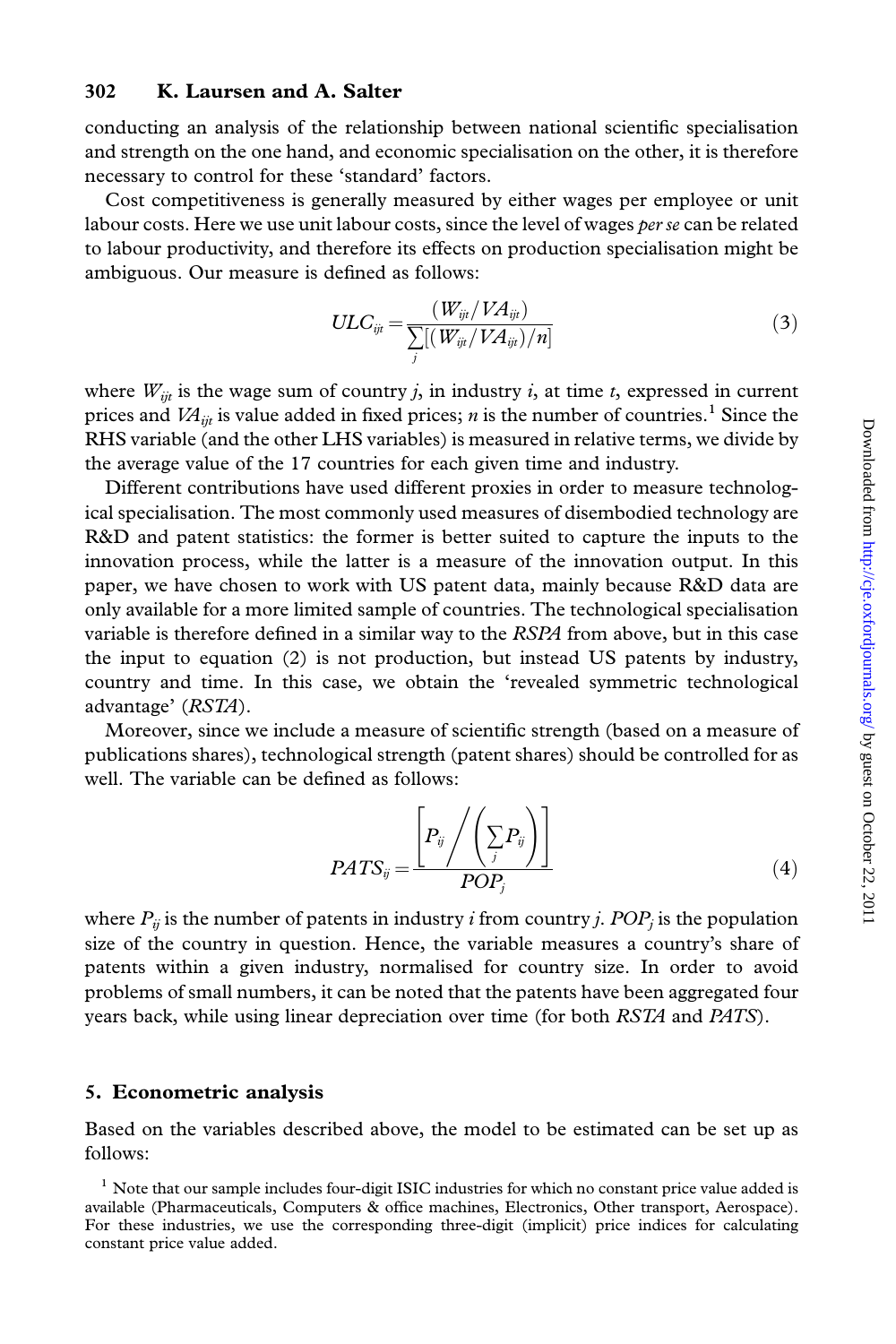#### Specialisation among OECD countries 303

$$
RSPA_{ijt} = \beta_{1i} + \beta_{2j} + \beta_{3i} RSTA_{ijt} + \beta_{4i} PATS_{ijt} + \beta_{5i} ULC_{ijt} + \beta_{6i} SP_{ijt} + \beta_{7i} RSSA_{ijt} + \varepsilon_{ijt}
$$
\n(5)

where  $\beta_{1i}$  is an industry-specific effect,  $\beta_{2i}$  is a country-specific effect, and  $\varepsilon_{ii}$  is the error term. RSPA is our measure of production specialisation, RSTA is the measure of technological specialisation, PATS is the measure of technological strength per capita,  $ULC$  is unit labour costs,  $SP$  is the measure of scientific strength relevant to the industry scientific fields *per capita*, while RSSA measures relevant to the industry scientific specialisation. Subsript  $i$  on the parameters indicates that the model is to be estimated while allowing the slopes to differ in the industry dimension. It can be noted that we do not want to make inferences concerning Granger-causality between the science variables and economic specialisation. Given the relatively short time-period for which we have data, such an analysis would provide little information, since the coevolution between the economic and the science systems has happened over decades, and even in some cases over centuries. The model is estimated for a panel of 14 years (1981–94) and 17 countries.

We expect all parameters to have a positive sign, except for the parameter for unit labour costs. In the case of unit labour costs, the effect on economic specialisation can be ambiguous. From the point of view of production cost, we would expect high ULCs to lead to low specialisation in a given industry. However, as high wages might be associated with high skill levels, low wages might also lead to a low degree of specialisation (Amable and Verspagen, 1995, p. 200).

The results of the estimation of equation (5) are displayed in Table 2. From Table 2, it can be seen that technology (both measured as specialisation -RSTAand as strength -PATS) is an important factor in explaining specialisation in terms of production, since the parameter for these variables are significant in the majority of the 17 industries. The RSTA is significant in 11 industries and PATS is significant in 13 industries. Overall, technology plays a role in 14 industries. Hence, it can be concluded that technology plays an important role for economic specialisation, not only in high-tech industries, but also in medium-tech and in some low-tech industries.

Unit labour costs also play an important role in determining production specialisation, since eight parameters turn out to be significant at the 10% level (using a twotailed test). Nine of the 17 coefficients are negative, and six of these coefficients are significant (Industrial chemicals; Pharmaceuticals; Rubber & plastic products; Iron & steel; Non-ferrous metals; Other transport equipment). These six cases are consistent with the view that high ULCs (part of production costs) lead to low specialisation in a given industry. Apart from Pharmaceuticals, it can be noted that the six negative and significant industries are medium-tech to low-tech industries—industries normally thought to be cost-sensitive areas of production. Nevertheless, two coefficients are positive and significant (Food, beverage & tobacco; Electrical machinery). These results indicate that, since high wages are likely to be associated with high skill levels, high skill levels may have led to a high degree of specialisation in these four industries.

For what concerns the science variables, key to the analysis, it can be seen from Table 2 that the results are somewhat mixed. The 'strong' version of the Marx–Bernal inspired hypothesis states that economic (RSPA) and scientific specialisation (RSSA) should be tightly linked. We find support for this in six out of 17 industries. Yet we find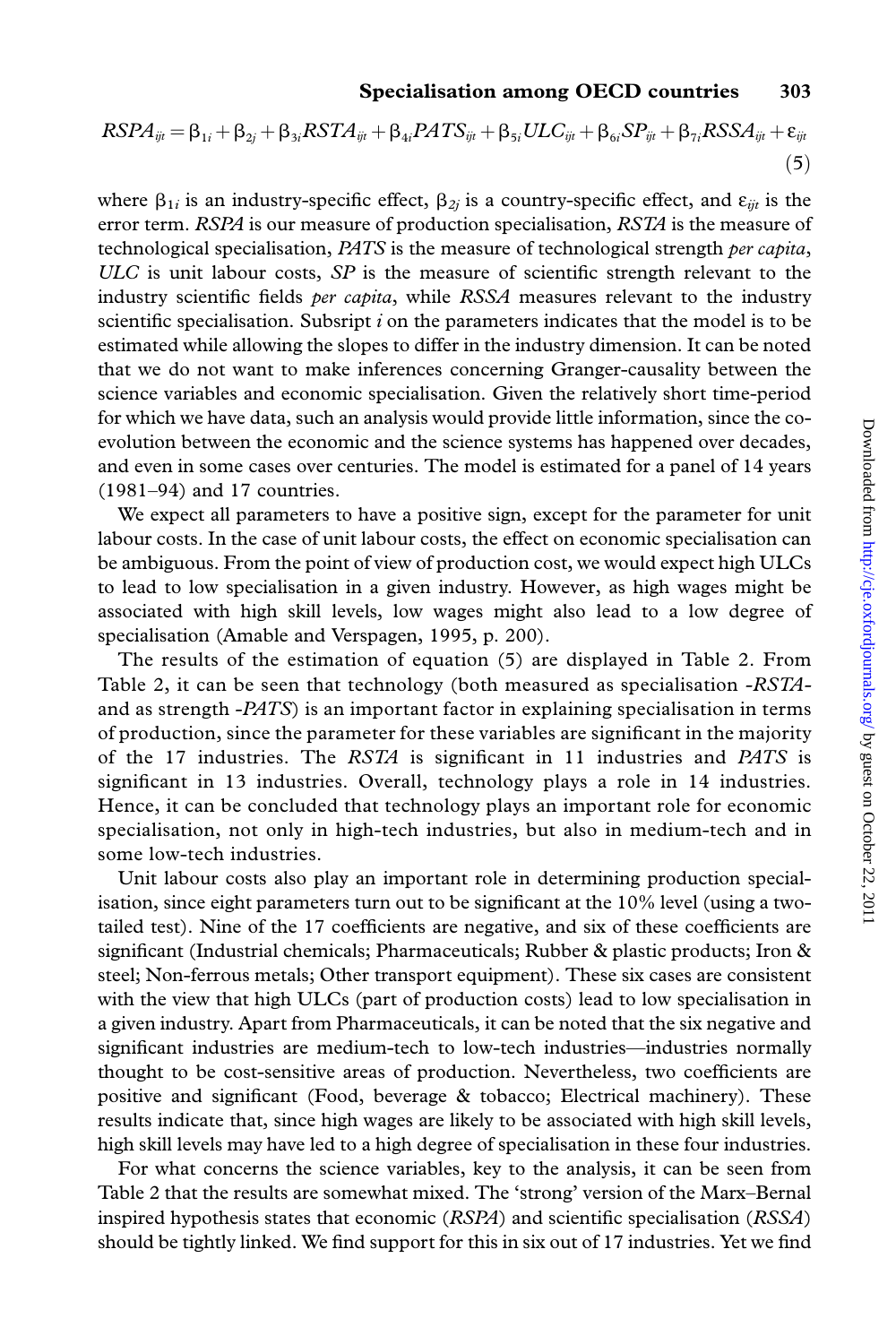|                                       | $p-$           |                               | $p-$       |                                          | $p-$           |                               | $p-$           |                                                          | $p-$           |
|---------------------------------------|----------------|-------------------------------|------------|------------------------------------------|----------------|-------------------------------|----------------|----------------------------------------------------------|----------------|
|                                       |                | RSTA value PATS value ULC     |            |                                          | value $SP$     |                               |                | value RSSA value                                         |                |
| Food, beverage &<br>tobacco           | $-0.04$ 0.213  |                               | 0.23 0.168 |                                          |                | $0.15$ 0.007 $-0.09$ 0.051    |                |                                                          | $0.55$ $0.001$ |
| Industrial chemicals                  | 0.19 0.000     |                               |            | $1.05$ 0.000 $-0.09$ 0.002               |                |                               | 0.12 0.002     |                                                          | 0.38 0.001     |
| Pharmaceuticals                       | $0.13$ $0.000$ |                               |            | $1.37, 0.000, -0.16, 0.000$              |                |                               | $0.06$ $0.135$ | $-0.29$ 0.034                                            |                |
| Petroleum refineries                  | 0.14 0.000     |                               |            | $0.49$ $0.000 - 0.01$ $0.295$            |                |                               | 0.02 0.683     |                                                          | 0.07 0.818     |
| Rubber &                              | 0.17 0.000     |                               |            | $1.81$ 0.000 $-0.15$ 0.000               |                |                               | 0.03 0.478     |                                                          | 0.70 0.000     |
| plastic products                      |                |                               |            |                                          |                |                               |                |                                                          |                |
| Stone, clay & glass                   | $-0.02$ 0.419  |                               |            |                                          |                |                               |                | $0.95$ $0.562 -0.07$ $0.060 -0.21$ $0.000 -0.06$ $0.741$ |                |
| Iron and steel                        | 0.04 0.323     |                               |            | $1.29$ 0.000 $-0.24$ 0.000 $-0.01$ 0.826 |                |                               |                |                                                          | 0.56 0.001     |
| Non-ferrous metals                    | 0.32 0.000     |                               |            | $1.50$ 0.000 $-0.19$ 0.000               |                |                               | 0.00 0.953     |                                                          | 0.22 0.404     |
| Fabricated metal<br>products          | 0.03 0.346     |                               | 0.86 0.000 |                                          | $0.02$ $0.699$ |                               | 0.13 0.001     |                                                          | 0.27 0.235     |
| Non-electrical<br>machinery           | 0.33 0.027     |                               | 2.19 0.000 |                                          | 0.05 0.583     |                               |                | $0.09$ $0.191 - 0.89$ $0.002$                            |                |
| Office & computing<br>machinery       | $0.29$ $0.000$ |                               |            | $2.14\ 0.000 - 0.06\ 0.199$              |                |                               |                | $0.32$ $0.000 - 1.83$ $0.000$                            |                |
| Electrical machinery                  | 0.13 0.003     |                               | 1.49 0.000 |                                          |                | $0.29$ $0.000 - 0.26$ $0.000$ |                |                                                          | 0.33 0.101     |
| Communication<br>eq. & semiconductors | 0.19 0.018     |                               | 2.79 0.000 |                                          | 0.00 0.969     |                               |                | $0.05$ $0.253 - 0.83$ $0.000$                            |                |
| Other transport<br>equipment          | 0.00 0.974     |                               |            | $0.19$ $0.358 - 0.34$ $0.000$            |                |                               |                | $0.28$ $0.000 - 2.57$ $0.000$                            |                |
| Motor vehicles                        | $0.67$ $0.000$ |                               | 1.71 0.000 |                                          | 0.19 0.054     |                               |                | $0.25$ $0.000 - 0.21$ $0.530$                            |                |
| Aerospace                             |                | $0.24$ $0.006 - 0.41$ $0.370$ |            |                                          | 0.06 0.623     |                               | 0.51 0.000     |                                                          | 3.07 0.001     |
| Instruments                           | $0.00\ 0.962$  |                               | 4.01 0.000 |                                          | 0.04 0.457     |                               | 0.40 0.000     |                                                          | 1.42 0.000     |

Table 2. Regression results explaining specialisation in manufacturing production over the years 1981–94, across 17 OECD countries. Unbalanced panel  $(n=3628)$ 

Notes: Adj.  $R^2$ =0.61. Sector and country specific constants included, but not reported for reasons of space. p- values calculated on the basis of White's heteroscedasticity consistent standard errors. RSPA is revealed symmetric production advantage (measuring economic specialisation), RSTA is the revealed symmetric technological advantage (measuring technological specialisation), PATS is the given country's share of patents within an industry normalised for population size (measuring technological strength). ULC is unit labour costs, SP is scientific performance in 'relevant' scientific disciplines, and RSSA is revealed symmetric scientific advantage (measuring scientific specialisation in 'relevant' scientific disciplines).

five industries in which scientific and economic specialisation are significantly and negatively related.

The weaker version of the Marx–Bernal-inspired hypothesis, the so-called Pavitt hypothesis, states that science-based industries need a strong national science base in order to be specialised and competitive in international markets. We find considerably more support for this hypothesis, since the coefficients for scientific strength  $(S<sub>P</sub>)$  are positive and significant in seven out of 17 cases (Industrial chemicals; Fabricated metal products; Office & computing machinery; Other transport equipment; Motor vehicles; Aerospace; Instruments). Hence, these results show—in general and as  $expected$ —that most industries with strong science-based properties<sup>1</sup> (Industrial chemicals; Office & computing machinery; Aerospace; Instruments) rely on the

 $1$  For a classification of the STAN sectors into the Pavitt taxonomy (supplier dominated, sciencebased, scale-intensive and specialised suppliers), see Laursen and Meliciani (2000).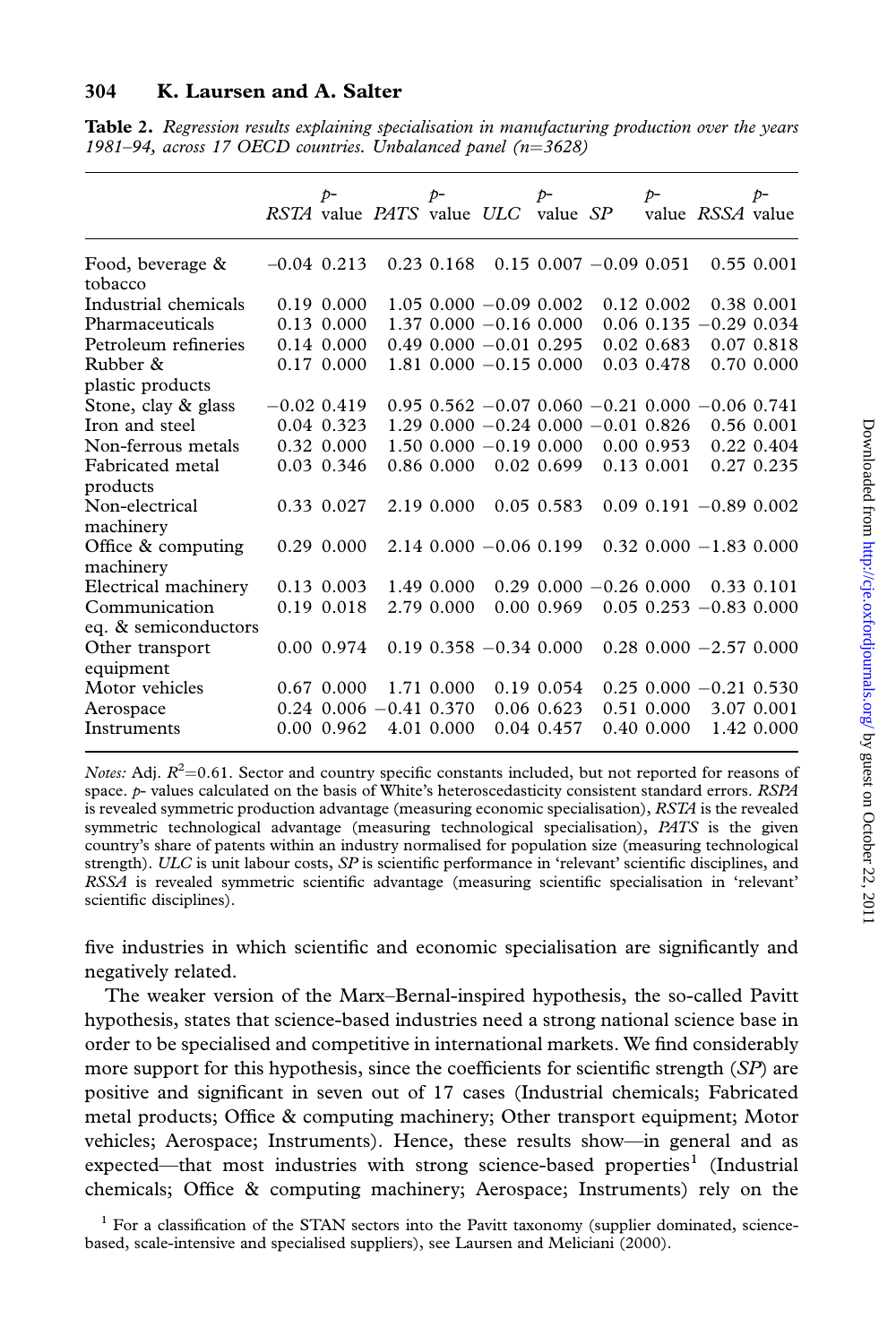availability of relevant scientific strength (scientific output at a world-class level) held by the given country. Out of the total of six science-based industries, two industries, Pharmaceuticals and Communication equipment & semiconductors, are insignificant although, in both cases, the associated parameters have the expected signs.<sup>1</sup> Three scale-intensive industries also appear to need relevant scientific strength (Fabricated metal products; Other transport equipment; Motor vehicles).

The six industries that rely on scientific specialisation (rather than on performance) are a mixture of science-based and non-science-based industries (three of each). When comparing the results for scientific specialisation and scientific performance, it can be seen that what matters for science-based industries is most often not whether science relevant to a given industry in a country is relatively strong compared with the strength of science relevant to other industries within that country (measured by RSSA). Rather, it is important to have absolutely strong science  $vis-\hat{a}-vis$  other countries within the same industry (measured by  $SP$ ). Moreover, it can be noted that when comparing the two science variables, the parameters for each variable have opposite signs in eight industries (three of them are significant for both variables). With respect to science-based industries, we can speculate that countries with a weak science base make investments in the scientific disciplines most relevant to science-based industries—such investments would give rise to high values of RSSA, but not to high values of SP. Such investments do not, however, directly translate into economic specialisation in the science-based industries, because an internationally strong science base is generally what is important for being specialised in these industries.

## 6. Conclusions

Using a variety of data sources, this paper has explored the relationship between scientific activity and economic specialisation. We have found that the evidence on the link between scientific economic specialisation is mixed. A 'strong' Bernal–Marx inspired hypothesis states that economic and scientific specialisation should be positively related in the majority of industries. We found this relationship for just over a third of the industries, but we also found a negative relation for just under a third of the cases.

The weaker version of a Bernal–Marx inspired hypothesis—the so-called Pavitt hypothesis—stating that scientific strength is a necessary condition for being specialised in science-based industries, found more support, since economic specialisation in most of the science-based industries appears to be correlated with relevant (to the industry) scientific strength per capita. Moreover, we also detected a possible reliance of many industries upon national scientific strength in some scale-intensive industries. In total, in about 40% of cases, we detected a positive and significant association between national, relevant to the industry scientific strength per capita and national economic specialisation. In this sense, the research provides evidence for the dialectical or co-evolution view of the relationship between science and production. Our findings further strengthen the view

<sup>&</sup>lt;sup>1</sup> It can be noted that, if patent shares ( $PATS$ ) are not included in the analysis, the parameter for pharmaceuticals becomes significant at the 1% level.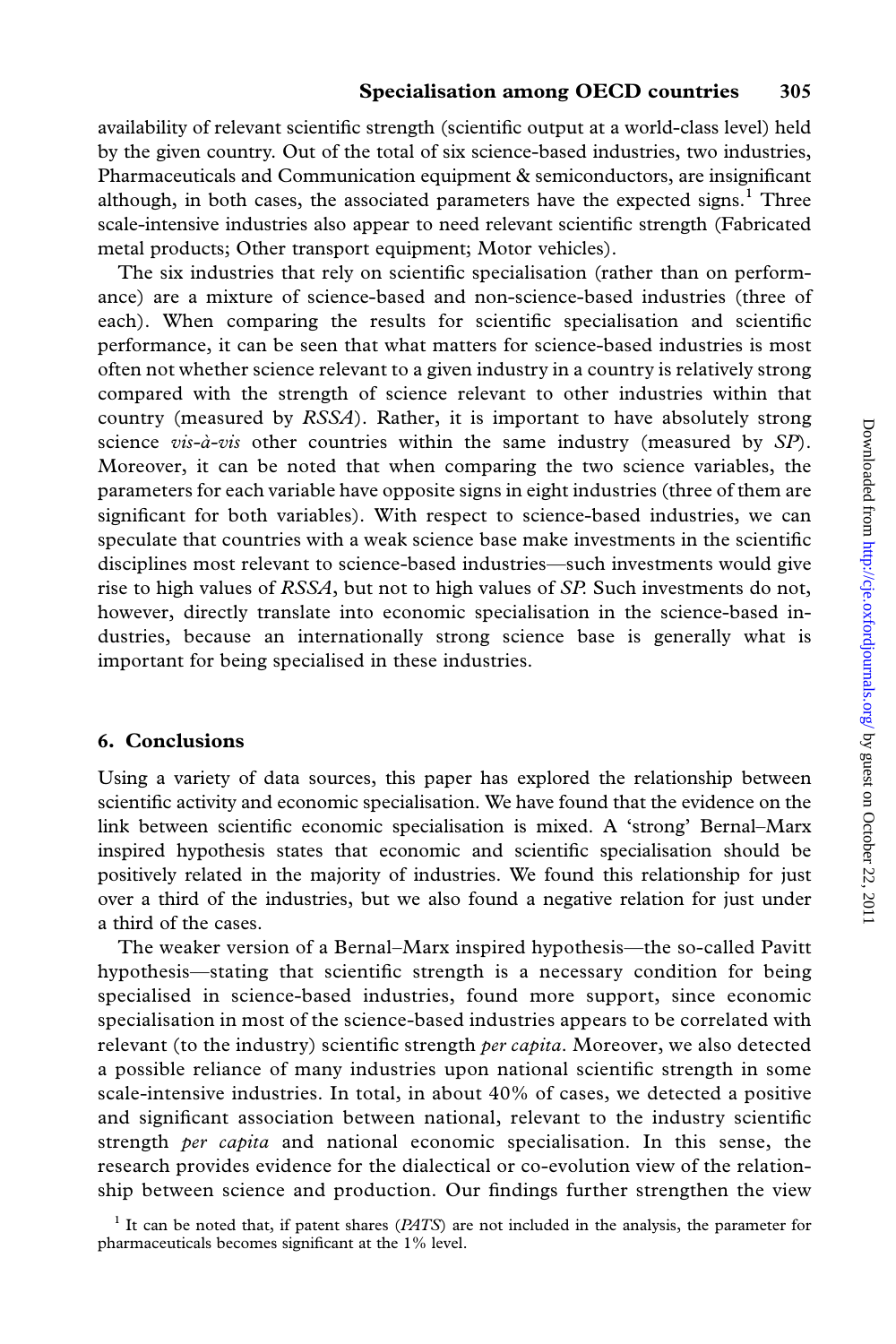that the science system is often responsive to industrial and social needs. Derek de Solla Price's metaphor of the relationship between science and technology as 'dance partners' can be equally applied to science and production. However, it should be underscored that Marx's victory over Polanyi is not definitive—we have certainly not demonstrated the absence of Polanyian blue-sky science in the public domain.

We take the statistically significant association between relevant scientific *strength* and economic specialisation, for most science-based and for some scale-intensive industries, as an indication of a rather direct link to the underlying science-base for what concerns these industries. In addition, the significant and positive relationship between relevant scientific specialisation and economic specialisation for some scale-intensive industries is taken as an indication of a much more indirect link to the scientific system. In sum, we found strong support for hypothesis (ii) of this paper, regarding the role of scientific strength and some support for hypothesis (iii) regarding scientific specialisation. Our findings suggest that countries and their governments cannot rely solely on a global pool of scientific knowledge if they want to be specialised in science-based industries. Accordingly, countries need to develop their own scientific basis if they want to take up opportunities in these industries, also because such a national scientific basis is required to absorb scientific knowledge developed elsewhere.

Our analysis also showed that hypothesis (iv) in Section 3 found considerable backing: industries draw from a wide variety of scientific disciplines. In the light of this finding, we suggest that policies aiming to support particular industries by making investments in a narrow range of disciplines commonly associated with those industries will yield only limited results. A broad approach involving balancing academic research funding across a wide number of disciplines may ensure a higher degree of industrial relevance.

There are many limits to our approach, given both the problems with the available datasets, and to our macro-approach to studying the links between scientific and production specialisation. The industrial publications are for one country, the scientific specialisation data run only from 1981 to 1994, and the production specialisation indicator is a partial reflection of the production sphere. It goes without saying that it is not easy to measure quantitatively the linkages associated with intellectual (mainly publicly funded) activities of scientists and engineers to the social forces of production. Moreover, the analysis is based solely on data from the manufacturing sector and, given the importance of the service sector in most advanced OECD countries, this is a severe limitation of the analysis. Further refinement of the method is required.

The paper points to new areas for research. One area for further development is cross-country comparisons. Our current approach uses country dummies to discount the role of country-specific features. It would be useful in the future to explore the patterns of specialisation within and between countries. In particular, it would be useful to assess the match between individual country's science system and its patterns of production specialisation. A second line of inquiry could involve exploring changes over time in patterns of specialisation to see whether science systems are becoming more or less close in structure to the patterns of production specialisation. The current data make these time series estimates extremely difficult. A longer time series and more advanced econometrics might make such an analysis possible. If possible, such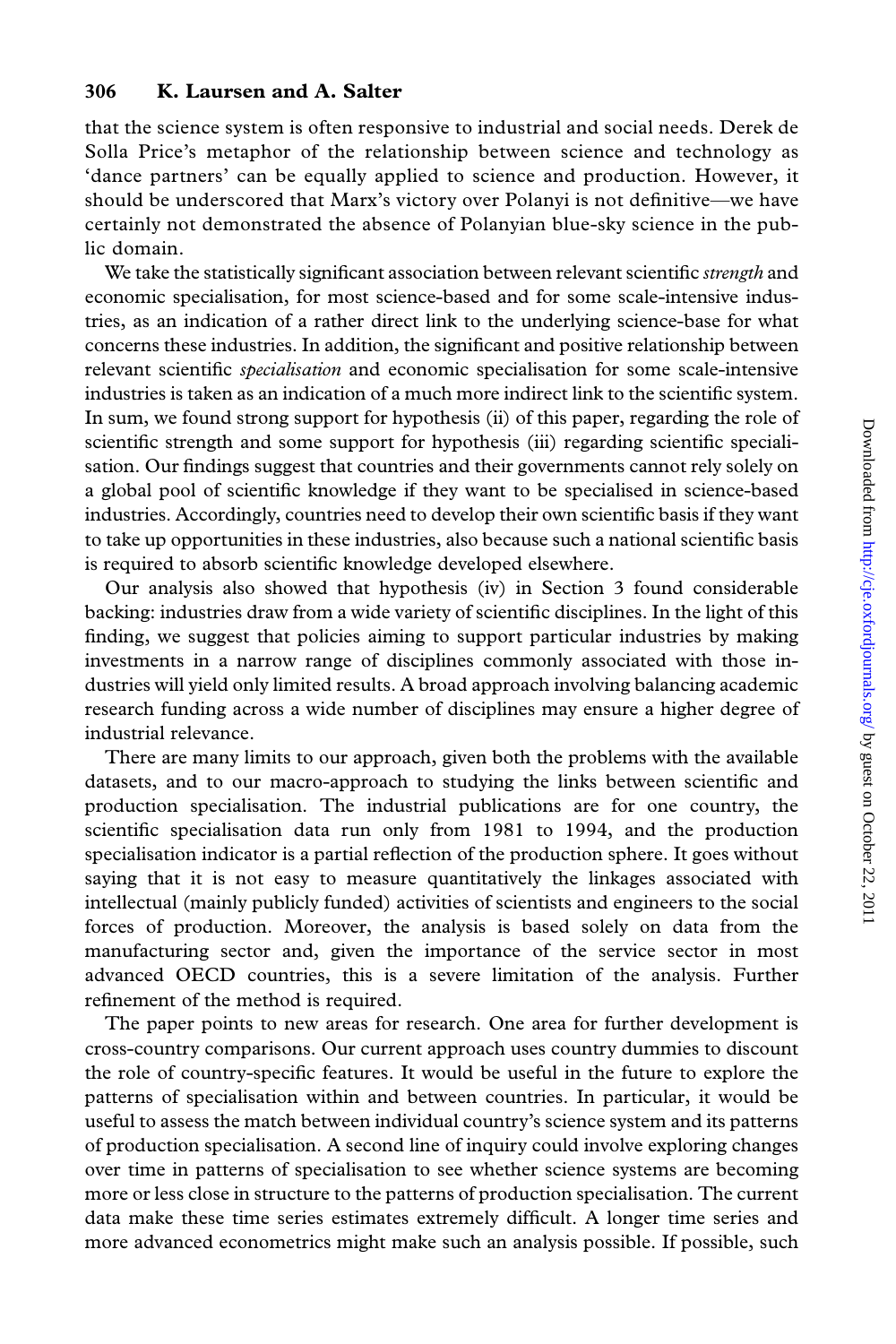an approach would indicate whether science leads production specialisation or vice versa. A third approach would be to explore the roles of different fields of science in explaining production specialisation. It might be possible to find a number of leading fields of science that have the capacity to alter patterns of specialisation across countries.

#### Bibliography

- Amable, B. and Verspagen, B. 1995. The role of technology in market shares dynamics, Applied Economics, vol. 27, 197–204
- Arundel, A., van de Paal, G. and Soete, L. L. G. 1995. Innovation Strategies of Europe's Largest Industrial Firms, PACE Report, Maastricht, MERIT, University of Limburg
- Balassa, B. 1965. Trade liberalization and 'revealed' comparative advantage, The Manchester School of Economic and Social Studies, vol. 32, 99–123
- Barfield, C. (ed.) 1997. Science for the Twenty-first Century: The Bush Report Revisited, Washington, D. C., The American Enterprise Institute Press
- Bernal, J. D. 1939. The Social Foundation of Science, London, Routledge and Kegan Paul
- Cohen, W. M. and D. A. Levinthal 1989. Innovation and learning: the two faces of  $R \& D$ , Economic Journal, vol. 99, 569–96
- Dasgupta, P. and David, P. 1994. Towards a new economics of science, Research Policy, vol. 23, 487–522
- David, P. 1996. "Science Reorganized?" Post-Modern Visions of Research and the Curse of Success', MERIT Working Paper 1996-002, University of Limburg, Maastricht
- Freeman, C. 1999. The social function of science, in Aprahamian, F. (ed.), J. D. Bernal: A Life in Science and Politics, London, Verso
- Freeman, C. 2001. 'Comment on ''The Fruits of Intellectual Production''', SPRU- Science and Technology Policy Research, University of Sussex, UK
- Freeman, C. and Soete, L. L. G. 1997. The Economics of Industrial Innovation, London, Pinter
- Gibbons, M., Limoges, C., Nowotony, H., Schwartzman, S., Scott, P. and Trow, M. 1994. The New Production of Knowledge, London, Sage
- Grupp, H. 1998. Foundations of the Economics of Innovation, Cheltenham, UK and Lyme, US, Edward Elgar
- Gustavsson, P., Hansson, P. and Lundberg, L. 1999. Technology, resource endowments and international competitiveness, European Economic Review, vol. 43, 1501–30
- Hicks, D., Breitzman, T., Olivastro, D. and Hamilton, K. 2001. The changing composition of innovative activity in the US—a portrait based on patent analysis, Research Policy, vol. 30, 681–703
- Hicks, D., Ishizuka, T., Keen, P. and Sweet, S. 1994. Japanese corporations, scientific research and globalization, Research Policy, vol. 23, 375–84
- Hicks, D. and Katz, J. S. 1996. 'Systemic bibliometric indicators for the knowledge-based economy', paper presented at the OECD Workshop on New Indicators for the Knowledge-Based Economy, OECD, Paris, 19–21 June
- Hicks, D. and Katz, J. S. 1997. 'The British Industrial Research System', SPRU Working Paper, Brighton, University of Sussex
- Irvine, J. and Martin, B. 1984. Foresight in Science, Picking the Winners, London, Frances Pinter
- Jaffe, A. 1989. Real effects of academic research, American Economic Review, vol. 79, 957–70
- Klevorick, A. K., Levin, R. C., Nelson, R. R. and Winter, S. G. 1995. On the sources and significance of interindustry differences in technological opportunities, Research Policy, vol. 24, 185–205
- Kline, S. and Rosenberg, N. 1986. An overview of innovation, in Rosenberg, N. (ed.), The Positive Sum Strategy: Harnessing Technology for Economic Growth, Washington, D. C., National Academy Press